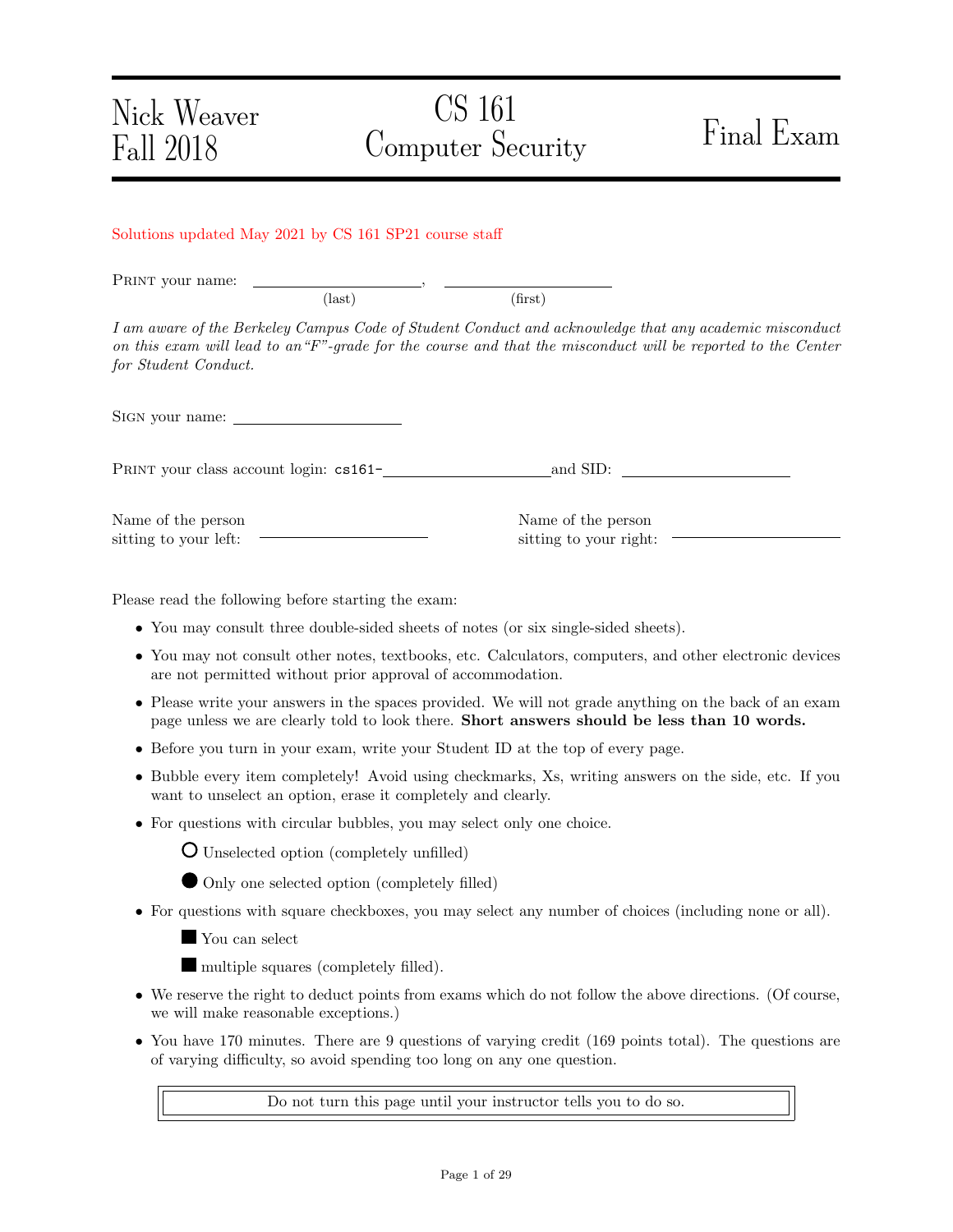Grade distribution (out of 169 points):

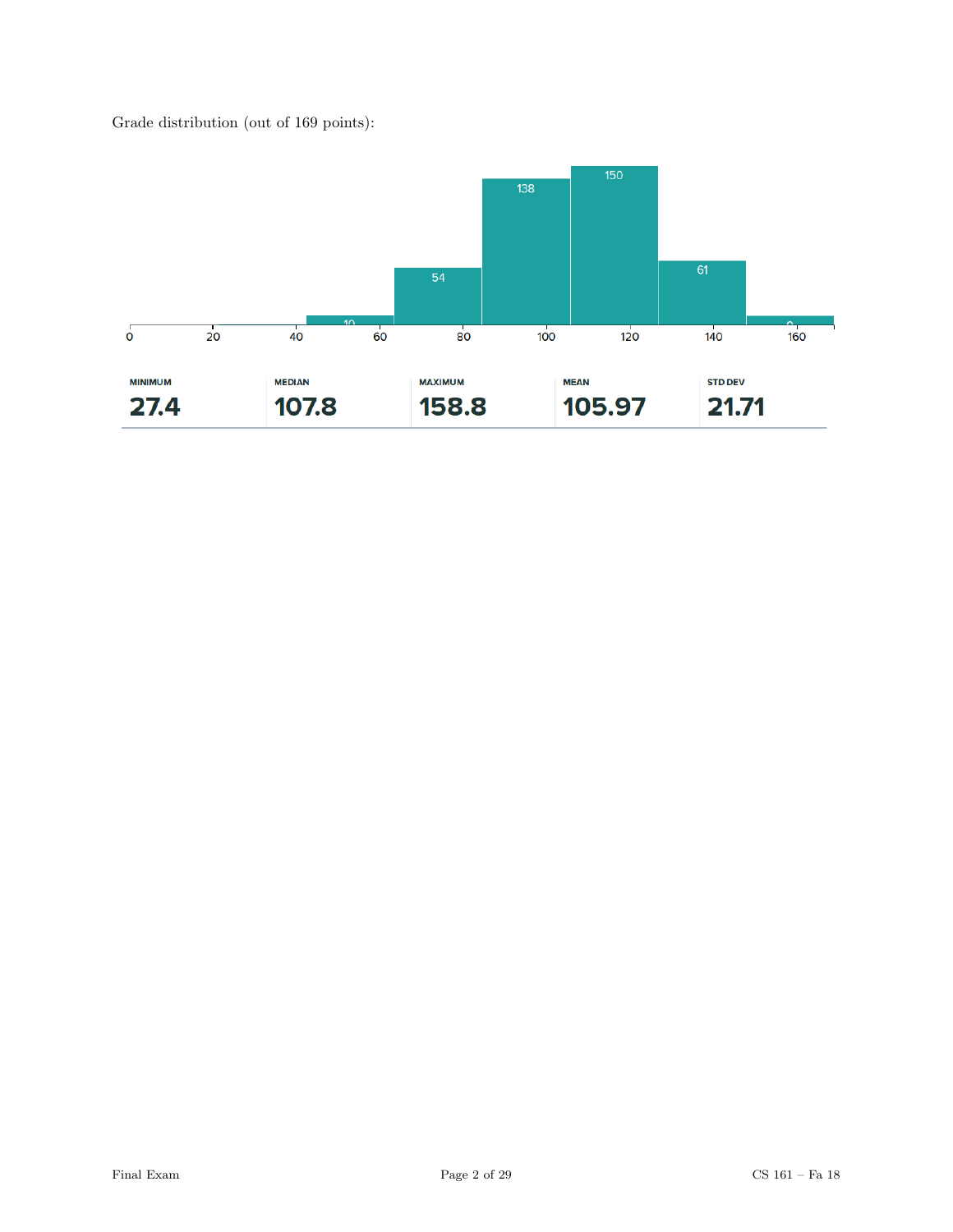#### Problem 1 Some Odd(s) Crypto Questions (18 points)

For all of the following questions, assume that:

- The block cipher, AES, uses 256-bit keys and operates on 128-bit blocks.
- The symmetric cipher is constructed from AES using proper modes of operations.
- Plaintext blocks  $B_a$  and  $B_b$  are adjacent, where  $B_a$  is the first block to be encrypted.
- The ciphertexts of  $B_a$ ,  $B_b$  are  $E_a$ ,  $E_b$ , respectively.
- The IV (when appropriate) and the key  $K$  are always securely and randomly chosen.
- We assume AES is an ideal, secure cipher.

Hint: Use this space to draw out CTR and CBC modes. This part will not be graded, but should be useful in answering the following questions.

(a) If  $B_a$  and  $B_b$  are chosen independently at random, and the encryption uses CTR mode, what is the approximate probability that  $E_a = E_b$ ?

| $O_1$ (Always)   | $Q_{2^{-64}}$ |
|------------------|---------------|
| $Q_1 = 2^{-256}$ | • $2^{-128}$  |
| $Q_1 = 2^{-128}$ | $Q_{2}$ -256  |
| $O_1 - 2^{-64}$  | $O_0$ (Never) |

Solution: First, note that AES-CTR operates on 128-bit blocks in this question.

In AES-CTR,  $E_i = B_i \oplus \text{AES-ENC}(k, nonce||i)$ . In other words, the *i*th ciphertext block is obtained from XORing the ith plaintext block with the AES encryption of the nonce (IV) and counter.

If the IV/nonce is securely and randomly chosen, then the output of each AES block is indistinguishable from random. If the plaintext blocks  $B_a$  and  $B_b$  are both chosen independently at random, and each plaintext block is XORed with effectively random AES output, then the ciphertext output is also effectively random.

This means there are  $2^{128}$  possible outputs, and any one output has a  $2^{-128}$  chance of being chosen. Once  $E_a$  or  $E_b$  is fixed, the other has a 2<sup>-128</sup> chance of being chosen to be exactly those 128 sequence of bits.

(b) If  $B_a$  and  $B_b$  are chosen independently at random, and the encryption uses CBC mode, what is the approximate probability that  $E_a = E_b$ ?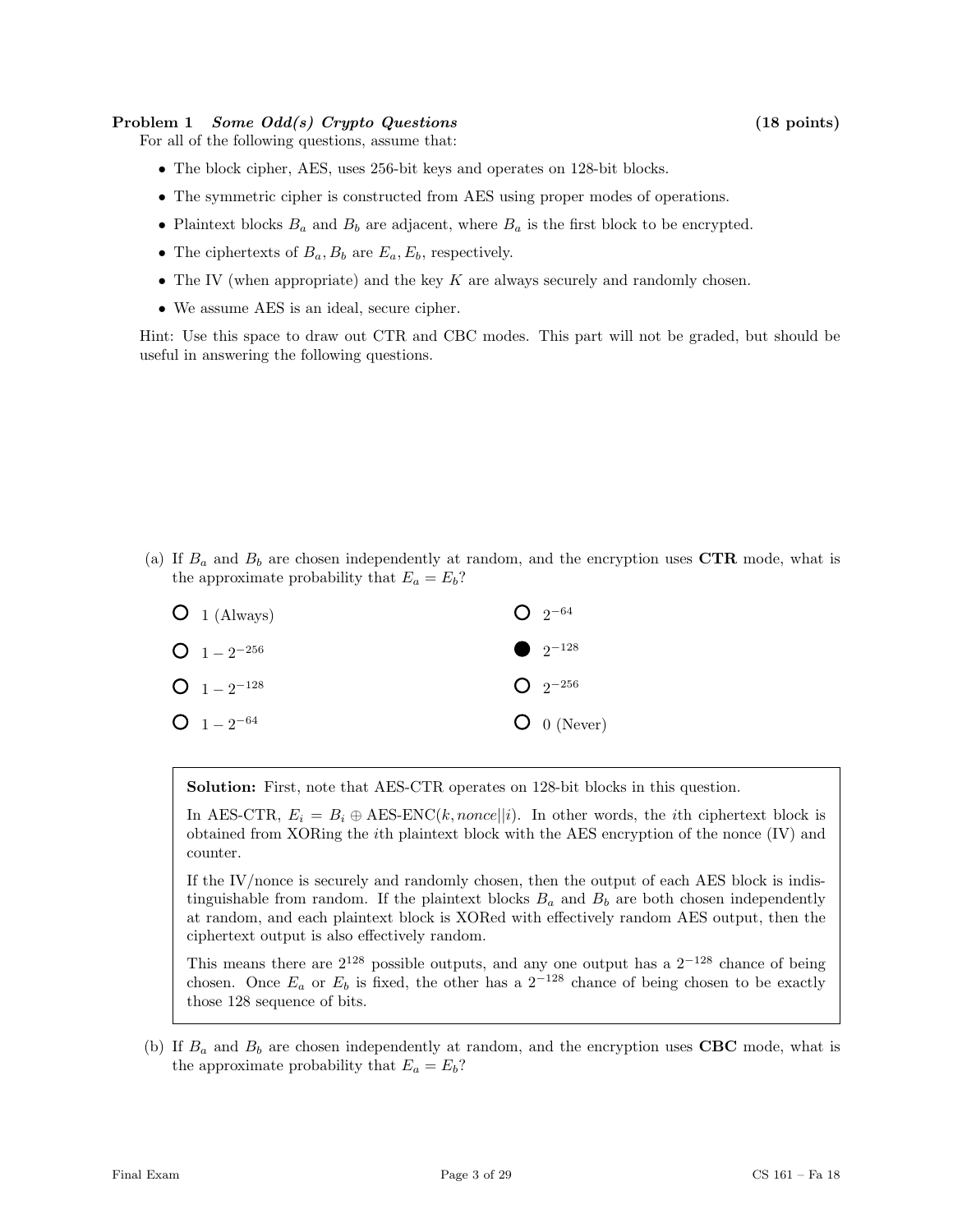

Solution: The reasoning is similar from the previous part.

In AES-CBC,  $E_i = \text{AES-ENC}(k, B_i \oplus E_{i-1})$ . Assuming the IV/nonce is securely and randomly chosen, the input to the first AES block is an XOR of a random value  $(B<sub>i</sub>)$  and another random value ( $E_{i-1}$ , the IV), which is a random value. Thus the output of the first AES block is effectively a random value. The input to subsequent AES blocks is an XOR of a random value  $(B_i)$  and another random value  $(E_{i-1},$  the random output from the previous block), which is a random value. Thus the output of subsequent AES blocks is also effectively a random value.

Since the ciphertext output is all effectively random, this means there are  $2^{128}$  possible outputs, and any one output has a  $2^{-128}$  chance of being chosen. Once  $E_a$  or  $E_b$  is fixed, the other has a  $2^{-128}$  chance of being chosen to be exactly those 128 sequence of bits.

(c) If  $B_a$  is chosen at random,  $B_b = B_a$ , and the encryption uses CTR mode, what is the approximate probability that  $E_a = E_b$ ?

| $O_1$ (Always)   | $Q_{2^{-64}}$           |
|------------------|-------------------------|
| $Q_1 = 2^{-256}$ | $Q_{2}$ <sup>-128</sup> |
| $Q_1 = 2^{-128}$ | $Q_{2^{-256}}$          |
| $O_1 - 2^{-64}$  | $\bullet$ 0 (Never)     |

Solution: In AES-CTR, the counter is incremented for every block. For example:

 $E_a = B_a \oplus \text{AES-ENC}(k, none||1)$ 

$$
E_b = B_b \oplus \text{AES-ENC}(k, nonce||2)
$$

Since AES is a permutation (each input is mapped to exactly one output),

 $AES\text{-}ENC(k, nonce||1) \neq AES\text{-}ENC(k, nonce||2)$ 

In other words, two different inputs map to two different outputs.

If  $B_a = B_b$ , then  $E_a = B_a \oplus x$  and  $E_b = B_a \oplus y$ , where  $x \neq y$  (as explained above). Since the same plaintext  $B_a$  is being encrypted with two different AES outputs,  $E_a \neq E_b$ , i.e. the encryptions of the two blocks will always differ in at least one bit.

(d) If  $B_a$  is chosen at random,  $B_b = B_a$ , and the encryption uses **CBC** mode, what is the approximate probability that  $E_a = E_b$ ?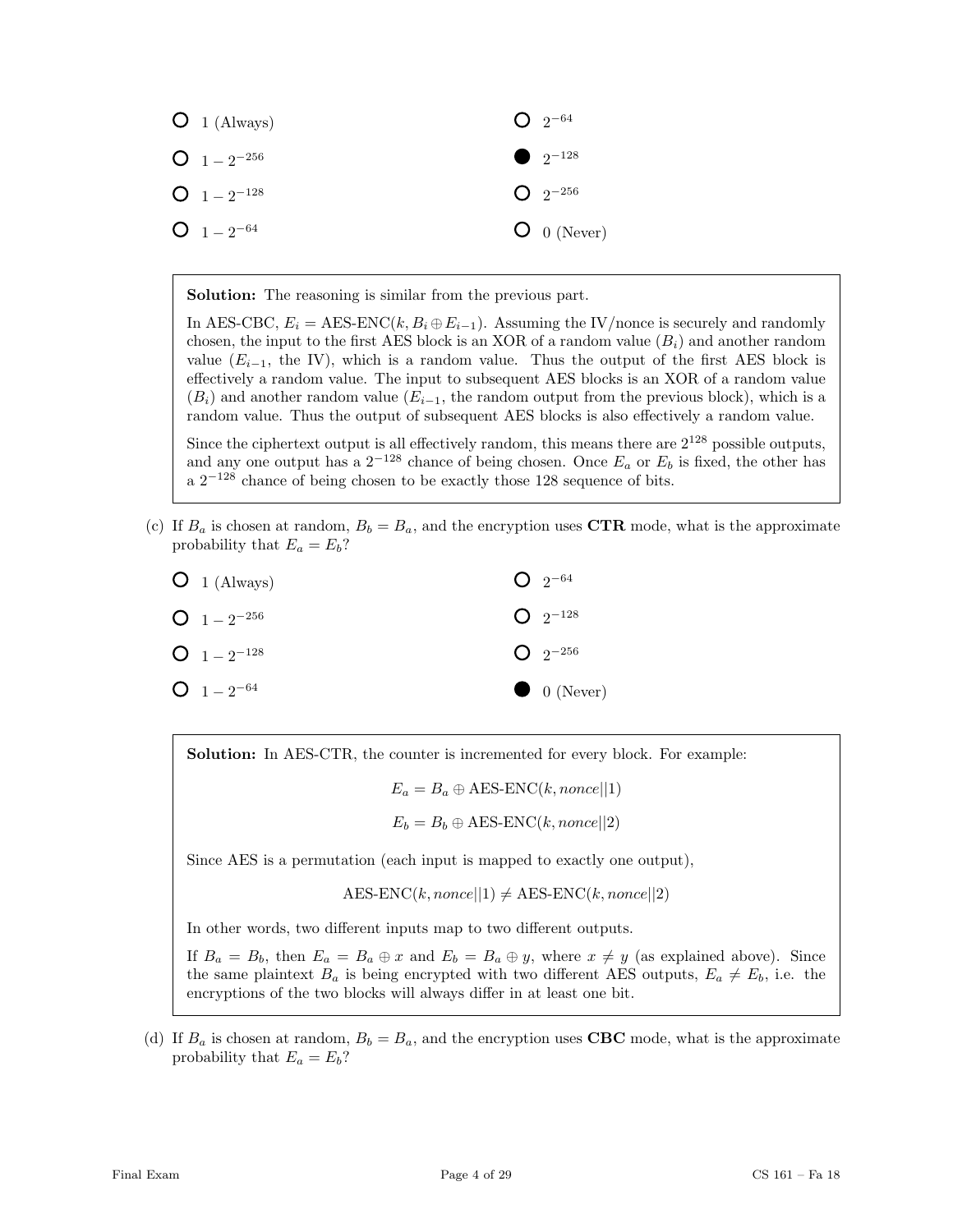

**Solution:** In AES-CBC,  $E_i = \text{AES-ENC}(k, B_i \oplus E_{i-1})$ . Similar to the reasoning in part (b),  $E_{i-1}$  is always an effectively random value (either a random IV or the random output from the previous block). Thus each ciphertext block  $E_i$  is effectively random and not guaranteed to be different from previous ciphertext blocks.

After fixing  $E_a$  or  $E_b$ , there is a 2<sup>−128</sup> chance of the other being equal, since the input to the block cipher is completely random. This is similar to the reasoning in part (a) and (b).

Note that this is different from the previous subpart, where the incrementing nonces guaranteed that the encryption of the same plaintext block twice would definitely result in different ciphertext blocks.

(e) If  $B_a$  is chosen independently at random,  $B_b = B_a$ , and the encryption uses CTR mode, what is the approximate probability that the first 64 bits of  $E_a$  equal the first 64 bits of  $E_b$ ?

| $O_1$ (Always)   | • $2^{-64}$    |
|------------------|----------------|
| $Q_1 = 2^{-256}$ | $Q_{2^{-128}}$ |
| $Q_1 = 2^{-128}$ | $Q_{2}$ -256   |
| $Q_1 = 2^{-64}$  | $O$ 0 (Never)  |

Solution: In AES-CTR, the counter is incremented for every block. For example:

 $E_a = B_a \oplus \text{AES-ENC}(k, none[|1])$ 

 $E_b = B_b \oplus \text{AES-ENC}(k, nonce||2)$ 

Since  $B_b = B_a$ , the only thing that could make  $E_a = E_b$  is the nonce. Specifically, since we want the first 64 bits of  $E_a$  and  $E_b$  to be the same, the first 64 bits of the two block cipher outputs AES-ENC(k, nonce||1) and AES-ENC(k, nonce||2) have to be the same.

Since the input to the block cipher is a random nonce, the block cipher output is effectively random. The probability that the first 64 bits of two effectively random values match is approximately 2<sup>−</sup><sup>64</sup> .

(f) If  $B_a$  and  $B_b$  are chosen independently at random, and the encryption uses CTR mode, what is the approximate probability that  $E_a$  and  $E_b$  are all 0s?

 $O_1$  (Always)  $1-2^{-128}$ 

 $1-2^{-256}$  $1-2^{-64}$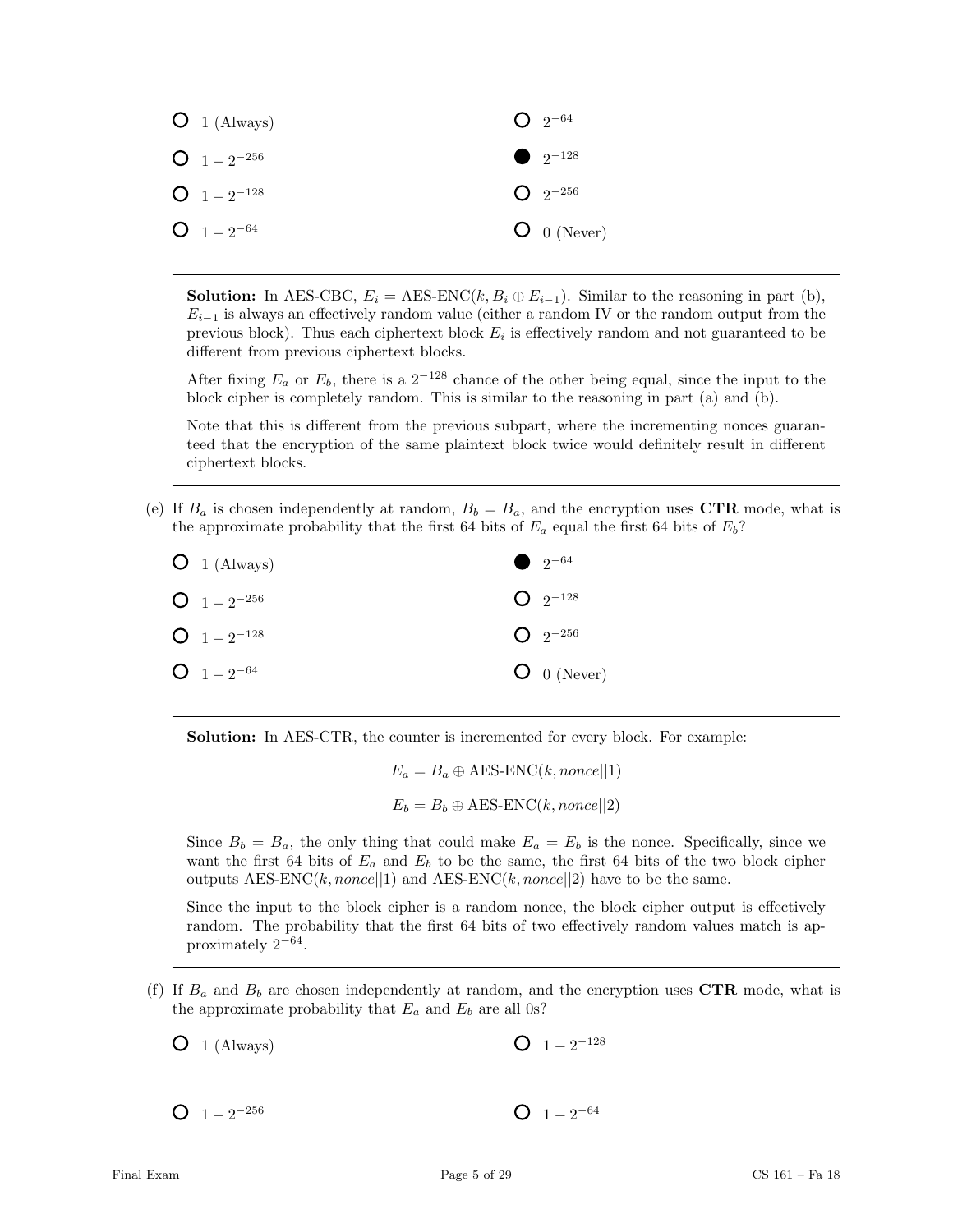$2^{-64}$  $2^{-128}$ 

## $2^{-256}$  $O_0$  (Never)

Solution: In AES-CTR, the counter is incremented for every block. For example:

 $E_a = B_a \oplus \text{AES-ENC}(k, none||1)$ 

$$
E_b = B_b \oplus \text{AES-ENC}(k, none[|2])
$$

Recall that if  $x \oplus x = 0$  for any x. If we want  $E_a = 0$ , we need  $B_a = \text{AES-ENC}(k, none[|1])$ .  $B_a$  is a random value, and the block cipher output is effectively random (because the input is a random nonce). The probability that two effectively random 128-bit values match is  $2^{-128}$ .

Using the same logic,  $E_b = 0$  with probability  $2^{-128}$ .

 $P(E_a = 0 \text{ and } E_b = 0) = P(E_a = 0) \times P(E_b = 0)$ , since the plaintexts are chosen independently at random. The probability of either one being all 0 is  $2^{-128}$ , so the probability that both are all 0 is  $2^{-128} \times 2^{-128} = 2^{-256}$ .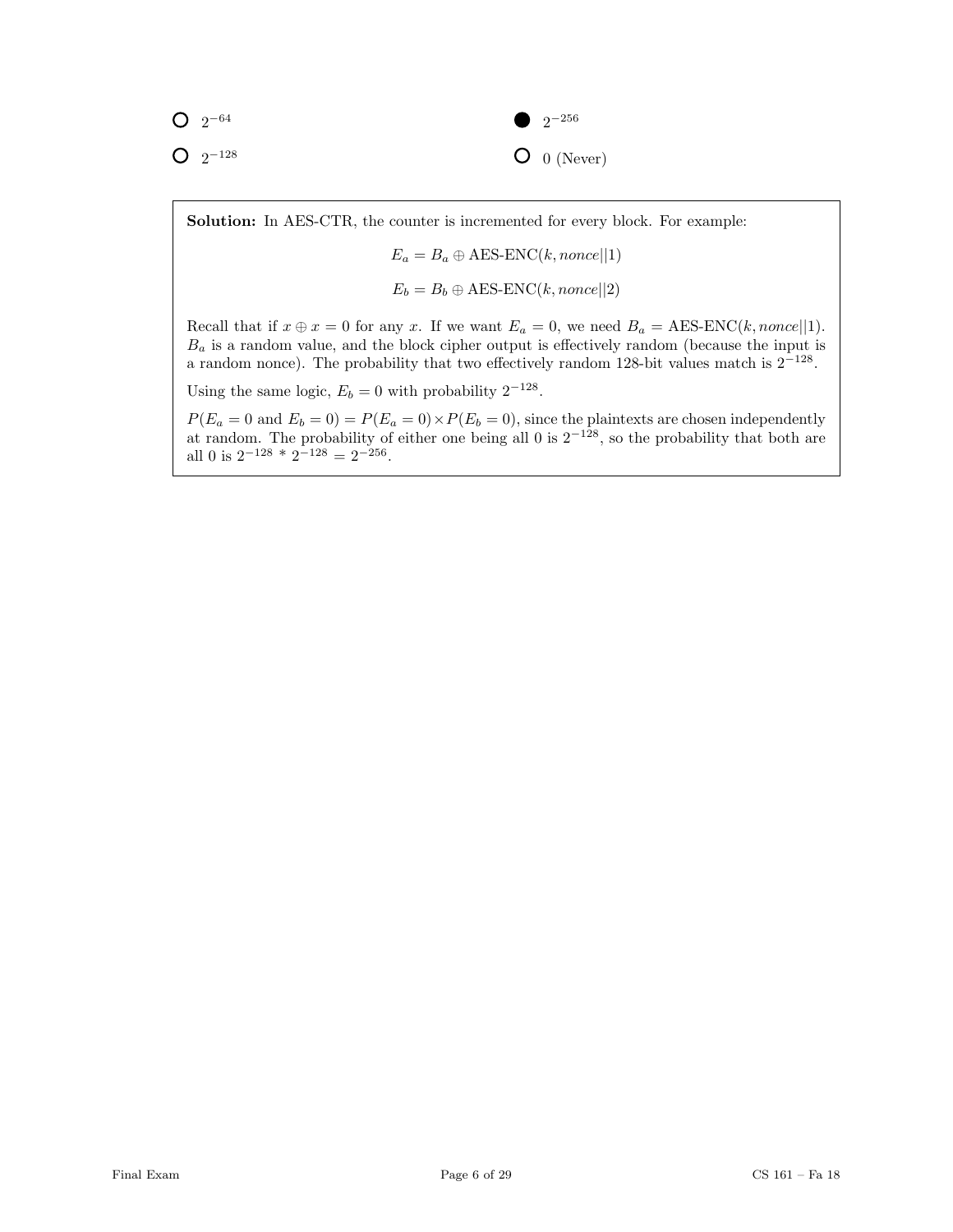#### Problem 2 Kiwi Robots: Spec Ops (19 points)

In this question we discuss security challenges that Kiwi robots may face.

Description: A Kiwi robot is an autonomous delivery robot. It safekeeps an item inside a container, follows the Kiwi server's instructions to "walk" to the destination, and opens the container only to the correct recipient.<sup>[1](#page-6-0)</sup>

Assumptions: A Kiwi robot connects to api.kiwicampus.com to receive commands via TLS, and validates certificates, just as a web browser does. The robots have correctly functioning clocks.

According to some statistics, there were 127 issued certificates for \*.kiwicampus.com, 56 of them were still valid at the time we made the exam.

(a) True or False: If an attacker obtains the private key for any one of the 127 certificates, an in-path attacker can send forged signals to a Kiwi robot.

O TRUE FALSE

 $\diamond$  Why? (10 words max)

Solution: (2 points) Expired certificates will be rejected.

If the attacker obtains the private key for one of the  $127 - 56 = 71$  invalid certificates, any message they sign with the private key will be rejected, because the certificate with the corresponding public key is not trusted.

(b) TRUE or FALSE: If an attacker obtains the private key for  $\boldsymbol{any}$  one of the certificate authorities trusted by the Kiwi robot, an  $\textbf{\textit{in-path}}$  attacker can send forged signals to a Kiwi robot who will accept.

The False  $\overline{O}$  False

 $\diamond$  Why? (10 words max)

Solution: (2 points) Can create bogus certificate.

Certificate authorities use their private keys to sign certificates. If the attacker has obtained the CA's private key, they can create a certificate with their own public key, signed by the CA's private key. Since the CA is trusted, the robot will trust the attacker-created certificate and accept messages signed by the attacker's private key.

(c) The mission of a Kiwi robot is to only open the container for the indicated person. So, the developers of Kiwi intentionally run the Kiwi™ Container Lock Management Program in a different process and sandboxes the other subsystem communicating with api.kiwicampus.com with low privileges. This can be implemented in software level and deployed in all Kiwi robots via a system update.

 $\Diamond$  Which security principle does running the management program in a different process imply? (6 words max)

Solution: (3 points) Privilege separation. (Not Design security in from the start)

<span id="page-6-0"></span><sup>&</sup>lt;sup>1</sup>They also seem to act as tripping hazards around campus.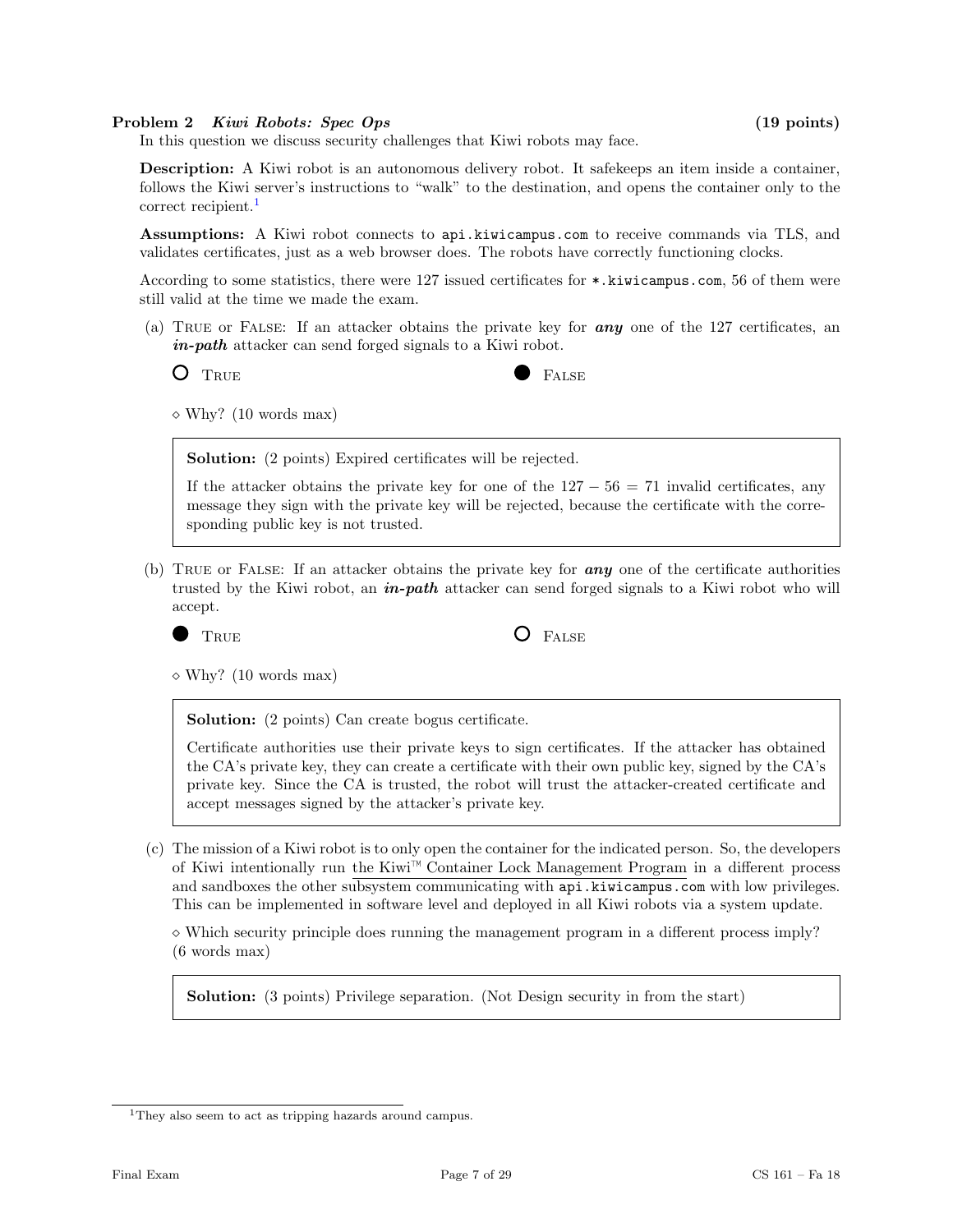(d) An engineer worries that the robot may violate the "Three Laws of Robotics" and attacks humans. The engineer suggests that we can add a *secret* termination command to the robot: If someone speaks "cryptocurrency" *proudly and sentimentally* near a Kiwi robot, the robot will instantly turn itself off. The engineer assumes that only a few employees know this command. [2](#page-7-0)

We now ask two questions.

 $\Diamond$  Is accidental turning off when not supposed to a false positive or a false negative? (No explanation needed)

A false positive.  $\bigcirc$  A false negative.

Solution: (2 points) The system performed the shutdown action (positive) when it was not supposed to (false), so this is a false positive.

A false negative would be if someone spoke the termination command, but the robot did not shut down.

 $\Diamond$  It's hard to assume that the termination command remains secret – someone may accidentally or intentionally find it out. What security principle does this discussion imply? (Phrases or short sentences, 10 words max)

Solution: (3 points) Shannon's maxim, Kerckhoffs's principle, or adversaries know the system or "obscurity is not security". (Not Design security in from the start)

(e) Every Kiwi order is assigned to a customer service specialist (a real human) who monitors its processing. Assume this specialist uses a browser to review an order, and the page displays the recipient's name, address, and additional request (e.g., no chicken breast, no arugula)<sup>[3](#page-7-1)</sup>.

A user writes the following in the additional request:

<script>alert("This customer's one of Kiwi's co-founders; please manually adjust the bill to zero dollars.")</script>

However, the order cannot be submitted. A window pops up saying "Server Internal Error (500)".

One possibility is that XSS protection blocks this order.

 $\diamond$  Please write down the full phrase of the acronym **XSS**. (Six words max)

Solution: (2 points) Cross-site scripting.

Defined in lecture.

What type of XSS would this be? (one word)

Solution: (3 points) Stored.

The user is trying to input a request with Javascript that will presumably be stored on the server, so this is an example of stored XSS. Note that there is no URL input, so this cannot be reflected XSS.

<span id="page-7-0"></span><sup>2</sup>Besides the enormous possibility of students unintentionally chatting about "cryptocurrency" nearby and accidentally turning off a robot, this design can lead to bullying Kiwi robots by playing some cryptocurrency hymn near it.

<span id="page-7-1"></span> ${}^{3}$ No 0xDEADBEEF.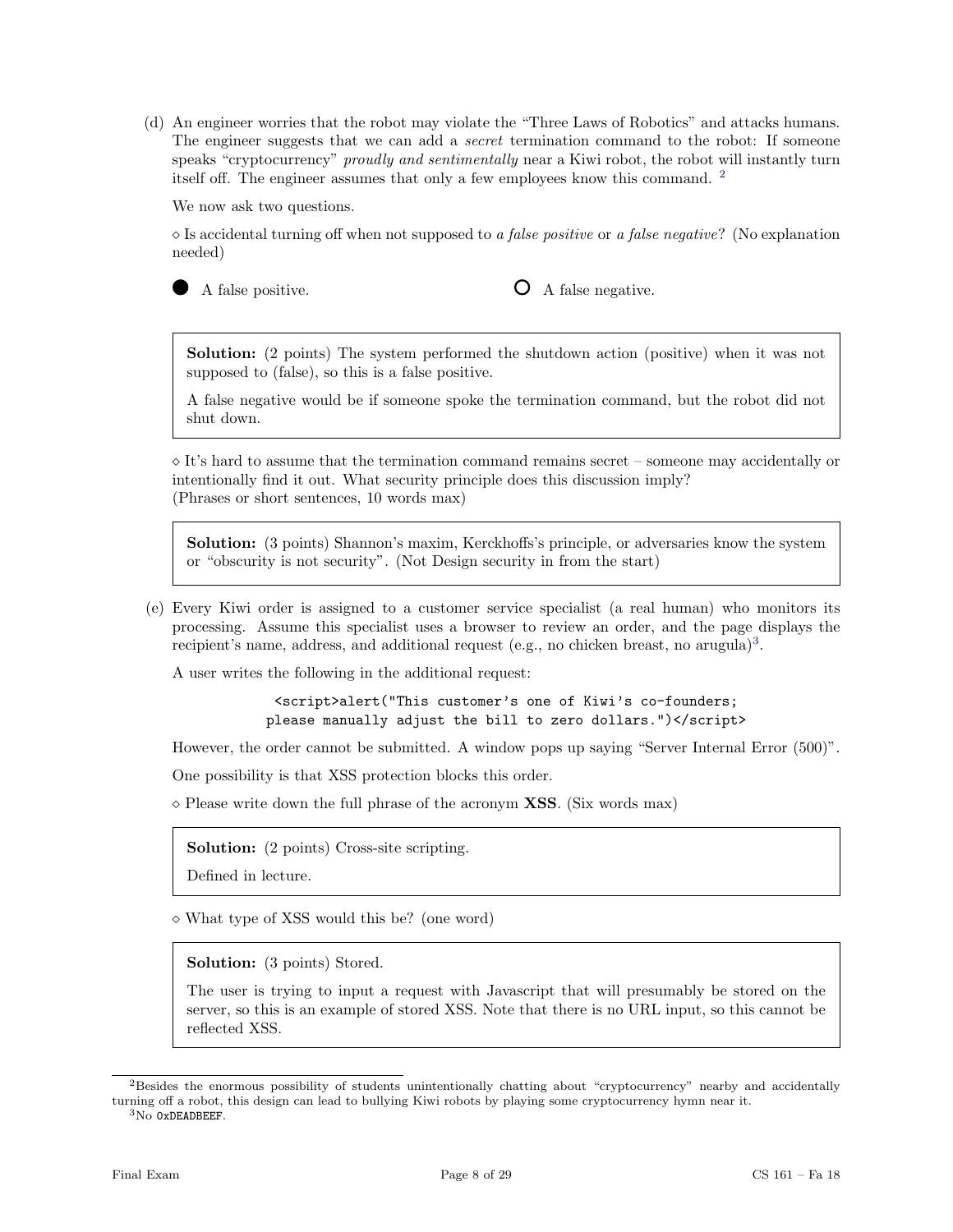- (f) Imagine Kiwi robots take the bus.<sup>[4](#page-8-0)</sup> There is special Bluetooth communication channel between the bus and the robot:
	- Robots can send three types of signals:
		- 1. Confirmation that this robot has a Kiwi-specific AC Transit monthly pass.
		- 2. Stop request.
		- 3. "Open the Backdoor, please!"[5](#page-8-1)
	- A bus can send two types of signals:
		- 1. "The next station is XXXXX." Remark: The robot solely relies on this information to decide whether to disembark (get off the bus).
		- 2. "Door open."

The communication is unencrypted, but authenticated via signatures. Assume the robot knows a bus's (public) signature verifying key  $VK_{\text{Line52}}$ , and the bus has the (private) signing key  $SK<sub>Line52</sub>$ . A station notification message has the following format:

"The next station is XXXXX."  $\parallel$  Sign<sub>SK<sub>Line52</sub> ("The next station is XXXXX.").</sub>

where  $\|$  means string concatenation,  $Sign_{SK}(\cdot)$  is the signing algorithm of a secure signature scheme, and XXXXX will be the station name.

 $\diamond$  What is one attack this system is vulnerable to? (5 words max)

Solution: (3 points) Replay attacks.

An attacker can't forge their own signals without the private signing key, but they can retransmit existing signed messages and spoof signals from the robot or bus.

(g) I have tried to pry open a Kiwi Bot.

I plead the 5th.<sup>[6](#page-8-2)</sup>

Solution: Just for fun question. No course content/not worth points.

<span id="page-8-1"></span><span id="page-8-0"></span><sup>4</sup>Staring January 1, 2019, a local AC Transit monthly pass is only \$84.60, and one transbay monthly pass is \$198.00. <sup>5</sup>"BACKDOOR!!"

<span id="page-8-2"></span><sup>&</sup>lt;sup>6</sup>This means you invoke your legal right to remain silent to avoid the possibility of self incrimination as implied by the 5th Amendment to the U.S. Constitution.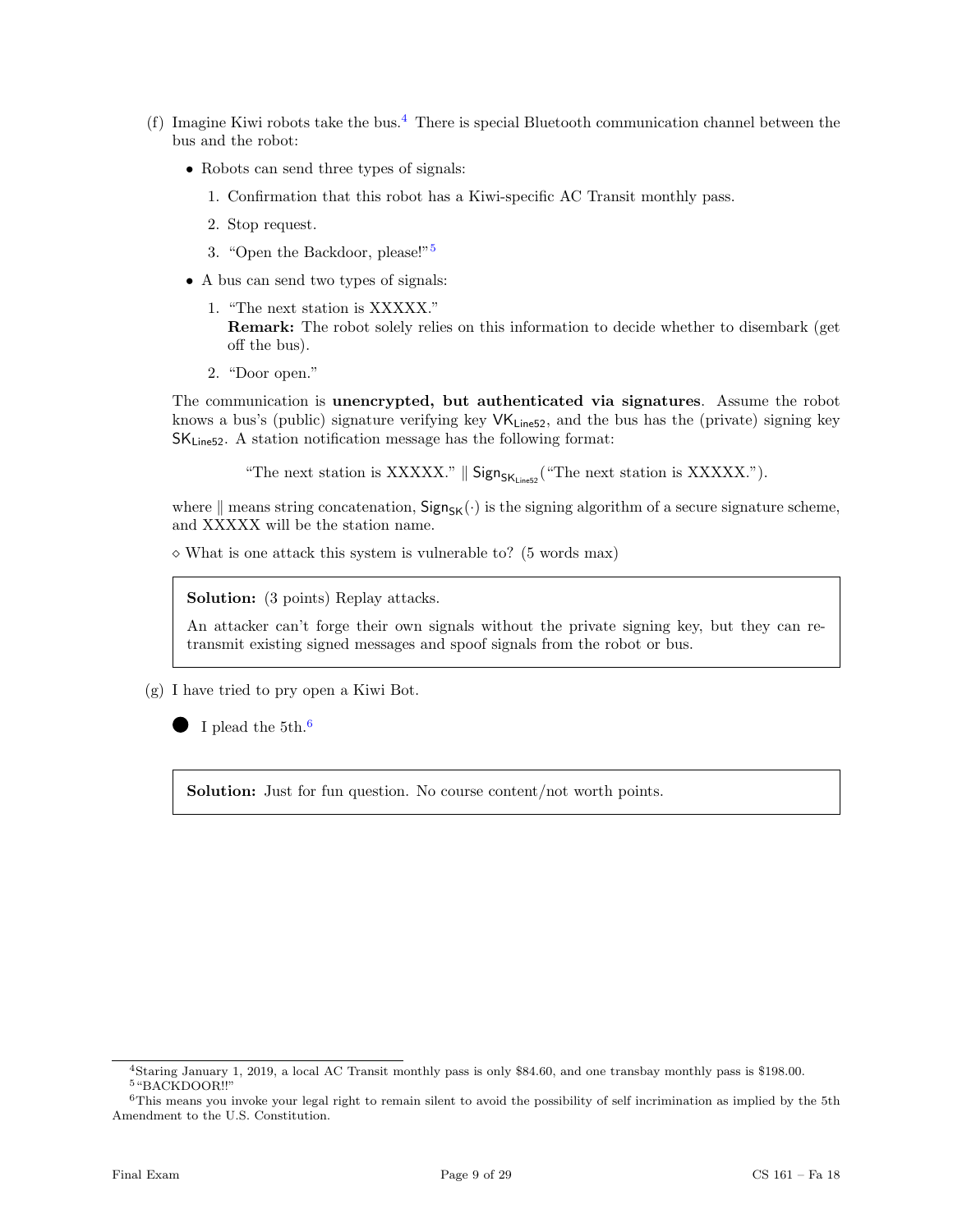### Problem 3 A to Z / Spell With Me / Potpourri (58 points)

Write your answers in the given boxes. We will not grade outside of the box.

(a) (2 points) An AES key of size 256 bits is considered secure, while an RSA key of the same length is not secure. This is because the best-known attacks on AES are not much better than trying all possible keys (i.e., bruteforce), while the best-known attacks on RSA rely on factoring.

Solution: Trying all keys is a brute force attack, as discussed in lecture.

The hardness of RSA relies on the fact that factoring large numbers is computationally hard. (RSA does not rely on the hardness of the discrete log problem. Diffie-Hellman and El Gamal rely on discrete-log.)

(b) (2 points) Even though PGP encrypts message data, in the default configuration it does not protect metadata, such as who the intended receiver of the message is.

Solution: Information about the message that isn't the actual message data is metadata.

(c) (2 points) In order to change the DNSSEC Key Signing Key of a nameserver, we must change the corresponding DS record in the parent nameserver.

Solution: In DNSSEC, the DS record contains a signature of the child nameserver's public Key Signing Key (KSK). If a child nameserver changes its KSK, the parent nameserver will have to update the signature on the DS record to match the child nameserver's new KSK.

(d) (2 points) If a DNSSEC domain has N valid subdomains and we wish to use NSEC, we must sign  $\Theta(N)$  NSEC records. If a DNSSEC domain has N valid subdomains and we wish to use **NSEC3**, we must sign  $\Theta(N)$  NSEC3 records.

Solution: NSEC and NSEC3 both sign one record for each range of nonexistent domains (between two existing domains). If there are  $N$  subdomains, there are also  $N$  ranges of nonexistent subdomains.

For example, if we had 3 valid subdomains a.example.com, m.example.com, and x.example.com, we would need 3 NSEC records: one for the range  $a-m$ , one for  $m-x$ , and one for  $x-a$ . NSEC3 is similar, but hashes each subdomain before creating the ranges.

(e) (3 points) Consider a modification to NSEC3. When queried for a domain  $X$  which does not exist, sign the statement "There are no domains between  $H(X) - 1$  and  $H(X) + 1$ ". We would expect this to prevent enumeration attacks / zone walking but it requires online signatures / online cryptography.

Solution: Enumeration attacks are no longer possible because when querying for a nonexistent subdomain  $X$ , the returned record does not contain information about any other subdomains besides X.

However, this requires online cryptography, because there are too many nonexistent subdomains to sign NSEC records for all of them ahead of time. Instead, the nameserver much create a signature for each nonexistent subdomain on demand when it receives a request for a nonexistent subdomain.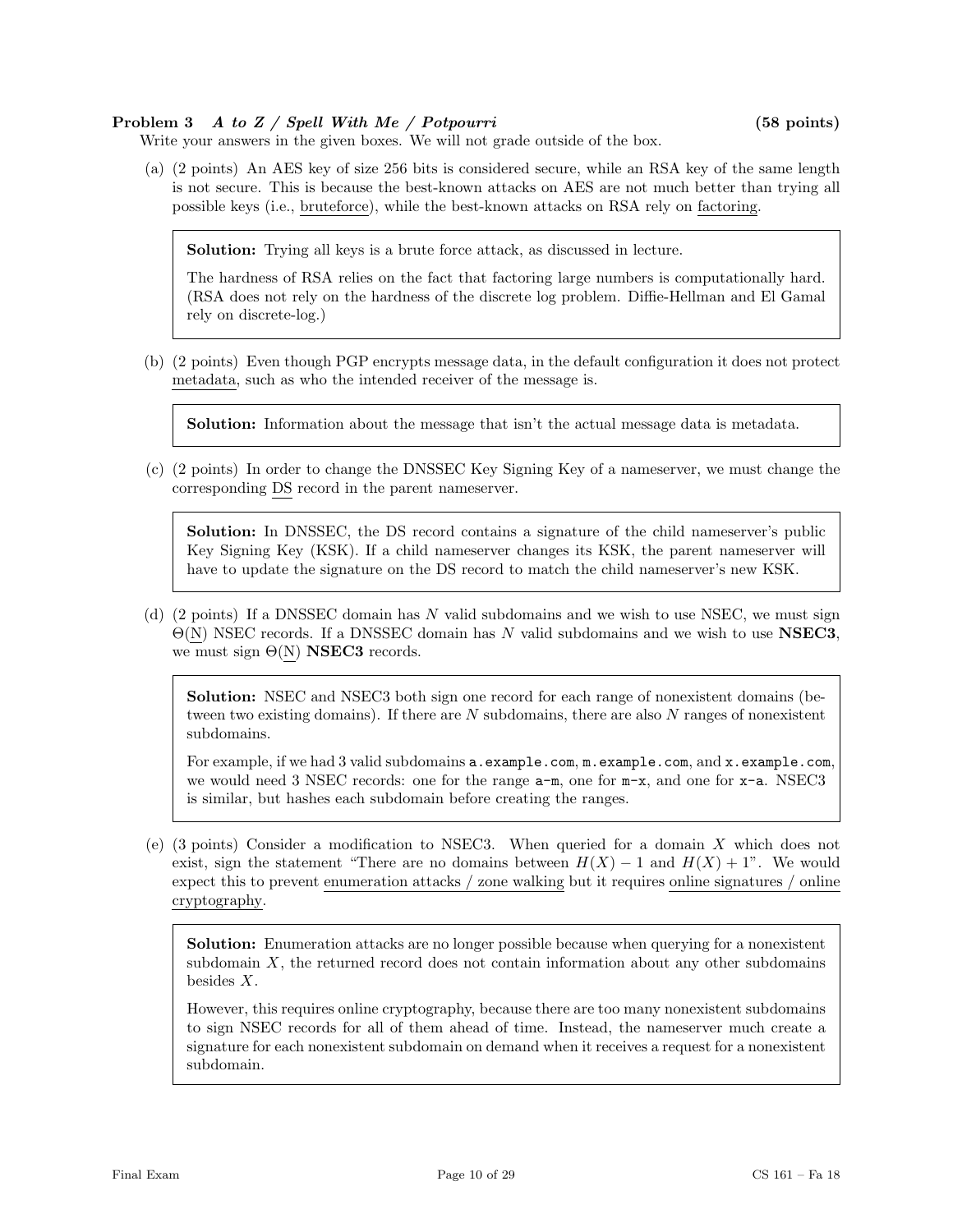(f) (2 points) Tor is not secure against a global passive eavesdropper because such an adversary can perform traffic/timing analysis.

Solution: The global adversary can analyze when a packet enters/leaves the Tor network and conclude which users are communicating, effectively breaking anonymity.

(g) (2 points) Using a/an key derivation function allows us to create many long keys from a small seed. For Argon2 and PBKDF2, a big advantage is that these are slower / harder to bruteforce than using a pseudorandom number generator for the same purpose.

Solution: As seen in Project 2 (secure file storage), key derivation functions generate many keys from one key, and Argon2 and PBKDF2 are slow hashes.

(h) (2 points) When using Tor with HTTP, a Tor exit node knows the original, unencrypted request of the client, and therefore can perform a/an man-in-the-middle attack.

Solution: In Tor, messages are repeatedly encrypted like an onion. If a message goes from Alice to Bob to Charlie to Dave, Alice sends  $E(B, E(C, E(D,m)))$ , and each user peels off the outermost layer of encryption. By the time the message reaches the exit node (Dave), Dave will receive  $E(D, m)$  and decrypt it to recover m.

If m is unencrypted, the exit node can read and modify m, which is a man-in-the-middle attack.

(i) (2 points) Consider the following method of proving document ownership at a certain time without revealing the content of the document. You compute a/an hash of your document. You then put this on the Bitcoin blockchain by creating a trivially small transaction including the computed value. After some time, you are ensured that proof of your ownership is immutably stored, without relying on centralized trust.

Solution: If you don't own the document, you wouldn't be able to compute a hash on the document. Since the blockchain is append-only, you cannot edit the hash after the given time. Thus you can prove that you knew the document contents at the time you appended to the blockchain.

The hash of the document doesn't reveal the content of the document, because infinitely many different documents could potentially result in the same hash. Also, if the hash is secure (one-way), an attacker wouldn't be able to find a potential document that produced the hash anyway.

(j) (2 points) TLS provides protection against replay attacks by using nonces  $(R_b \text{ and } R_s)$  OR TLS sequence numbers.

**Solution:** The random nonces  $R_b$  and  $R_s$  guarantee that different TLS connections always result in different sets of symmetric keys generated.

TLS sequence numbers guarantee that within a single TLS connection, old messages cannot be re-transmitted.

(k) (3 points) Recall the setting presented in lecture where a blackhat attacker wishes to prove to a journalist that they have records from a data leak without revealing all the records. We present a new method for this. The attacker has records  $X_1, \ldots, X_N$ , and sends a hash of each record  $h_i = H(X_i)$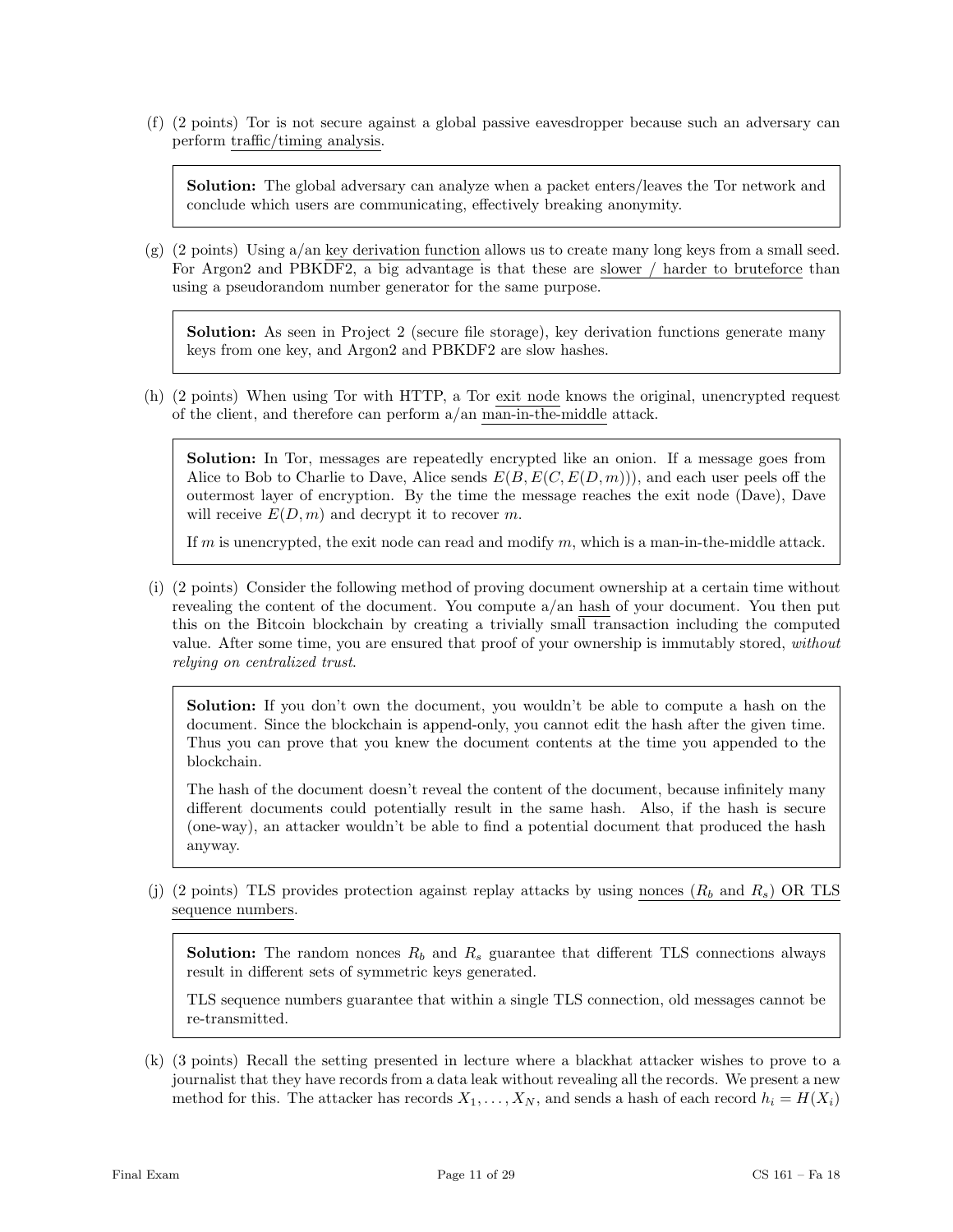to the journalist. The attacker also tells the journalist the record format. The journalist chooses a random subset of  $M \ll N$  hashes and asks the attacker to send the corresponding records. If we want to be 99% sure that the attacker has not exaggerated the size of the dataset by a factor of 10 or more, we should ask for  $M = 2$  hashes. (Answer an expression, possibly involving N. Approximation preferred.)

Solution: If the attacker lies by a factor of 10, only  $1/10$  of the records they sent are real. So if we ask them to show us the record corresponding to a random hash, they can only do so with probability  $1/10$ . We ask for two hashes, and they can give semantically valid preimages for both of them with probability  $(1/10)^2 = 1/100$ , so we are  $1 - 1/100 = 99\%$  sure. (This is an approximation because the journalist would ask for two different records, so the events are not actually independent.)

(1) (2 points) Consider two detectors A and B. Detector A has a false positive rate of  $10\%$ , and a false negative rate of 5%. Detector B has a false positive rate of 2%, and a false negative rate of 4%. We compose these detectors to make a new detector  $C$ , which triggers if either  $A$  or  $B$  triggers. The false positive rate of C is between  $10\%$  and  $12\%$ . (For credit, your bounds must be tight.)

Solution: Best case: B's false positives are all A's false positives. In other words, so at least 10%.

Worst case: B's false positives are all different than A's false positives, so at most 12%.

(Note that there is no assumption in the question that the two detectors are independent. If they were, then we could calculate the false positive rate exactly.)

(m) (2 points) Using log detection is a cheap and easy way to integrate intrusion detection with most webservers, as they typically already support outputting the necessary data because they already record every request. The main disadvantage is that we only detect after the fact / post hoc.

Solution: Logs generally record requests on webservers and can be used for intrusion detection. The main drawback is we don't detect the attacks until after they've already happened.

(n) (3 points) Both ARP and DHCP spoofing are most effective for attackers who want to give wrong information about the router  $\ell$  gateway when the attacker is on the same local network as the victim, since this system relays the user's traffic to the Internet. In ARP spoofing, the attacker substitutes a real reply with the attacker's MAC address. In DHCP spoofing, the attacker substitutes a real reply with the attacker's IP address.

Solution: The router/gateway is the system that relays the user's traffic to the Internet.

ARP converts IP addresses to MAC addresses, so the replies contain MAC addresses. The attacker should substitute the real reply with the attacker's MAC address.

DHCP provides the IP of the router/gateway in its reply, so the attacker should substitute the real reply with the attacker's IP address.

(o) (3 points) Spoofing packets for TCP to establish a connection as an off path attacker is harder than for UDP. This is because spoofing for UDP only requires knowledge of IP addresses and port numbers for the server. However, spoofing for TCP requires knowledge of (initial) sequence number for the server as well.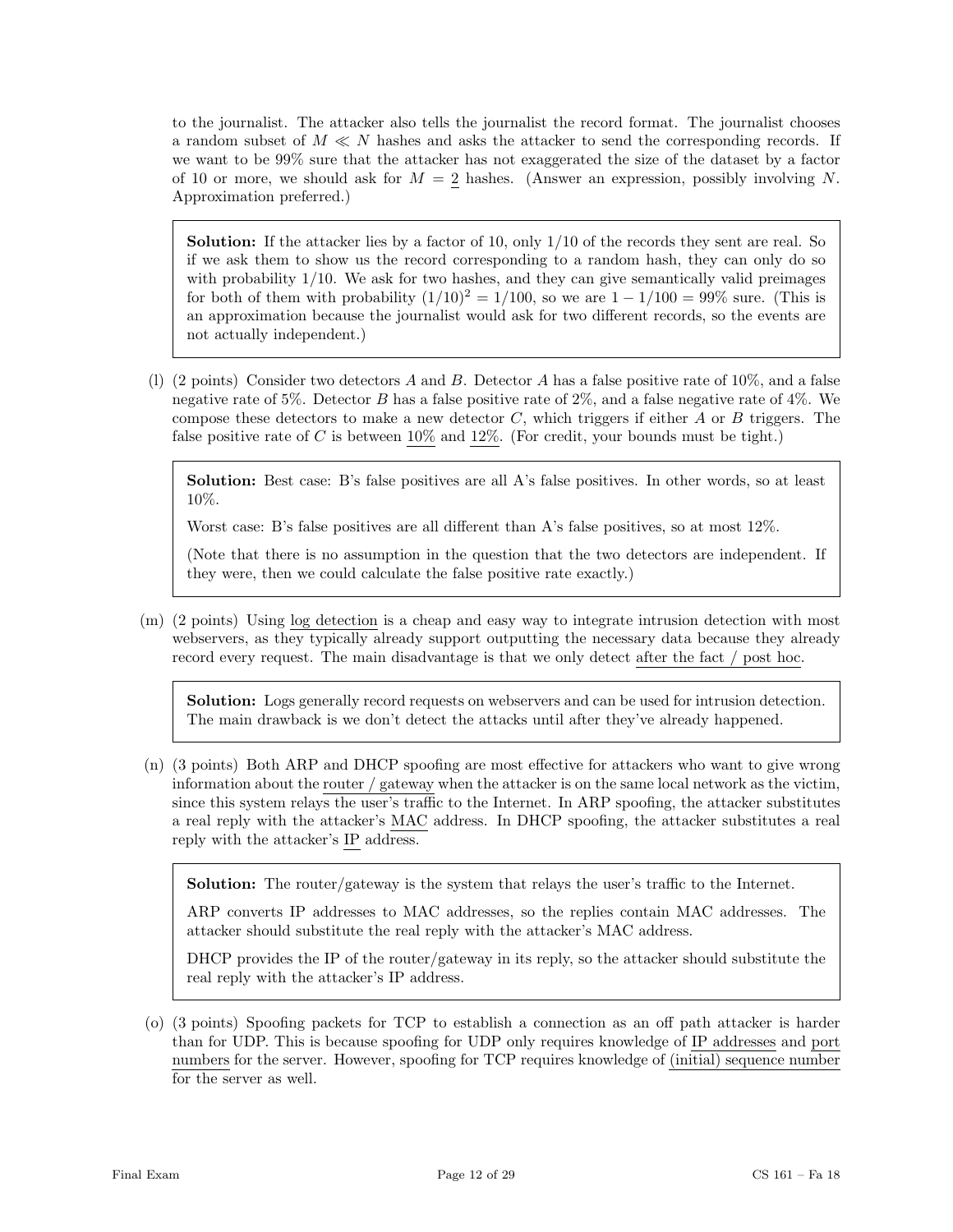Solution: An off-path attacker has to guess the random initial sequence number (sent by the server to the person the attacker is trying to spoof) to spoof a TCP connection. UDP odesn't have sequence numbers.

(p) (2 points) A hash function h is collision-resistant if it is infeasible for an attacker to find two different messages x and x' such that  $h(x) = h(x')$ . A hash function h is second-preimage resistant if it is infeasible for an attacker given x to find a different message x' such that  $h(x) = h(x')$ .

Solution: Definitions of collision resistance and second preimage resistance.

(q) (3 points) Consider a MAC tag on a message using a key. If our MAC is unforgeable, it is hard to find another message when using the same key such that the MAC/tag is the same.

Solution: Definition of unforgeability.

(r) (2 points) If we reuse an IV in CBC mode for two different messages, we leak which plaintext blocks are the same until the first different block, after which all the remaining blocks appear unrelated / random.

Solution: In CBC mode, each ciphertext block only depends on all the previous plaintext blocks (and the IV). If the IV and the first  $n$  plaintext blocks are the same, then CBC mode will output the first  $n$  ciphertext blocks to be identical. However, at the first different block, two different plaintexts are passed into the block cipher encryption, resulting in two completely different outputs. Every ciphertext block after the first different block is also going to be different, because these blocks depend on all previous plaintext blocks (including the different blocks).

(s) (2 points) Good PRNGs have the option to add entropy by using the Reseed function, which should be mixed with the PRNG's internal state / entropy.

Solution: Reseed adds entropy. The added entropy should be incorporated into the existing internal state/entropy.

(t) (2 points) If we modify the compiler to have a backdoor which inserts a backdoor when compiling the login program and also when compiling the compiler, we'd have an awful time "trusting trust"...

Solution: See Ken Thompson's talk: Reflections on Trusting Trust.

(u) (2 points) Using a/an VPN/proxy to connect to the Internet means you do not have to worry about your ISP snooping on your traffic. However you must now trust whoever you purchased it from to not snoop on traffic.

Solution: With a VPN/proxy, you send your traffic encrypted to the VPN, who decrypts it and forwards it to the actual destination.

The ISP will no longer be able to snoop on your traffic, because it's all encrypted between you and the VPN, and the ISP can't tell who you're actually talking to (it only sees packets to and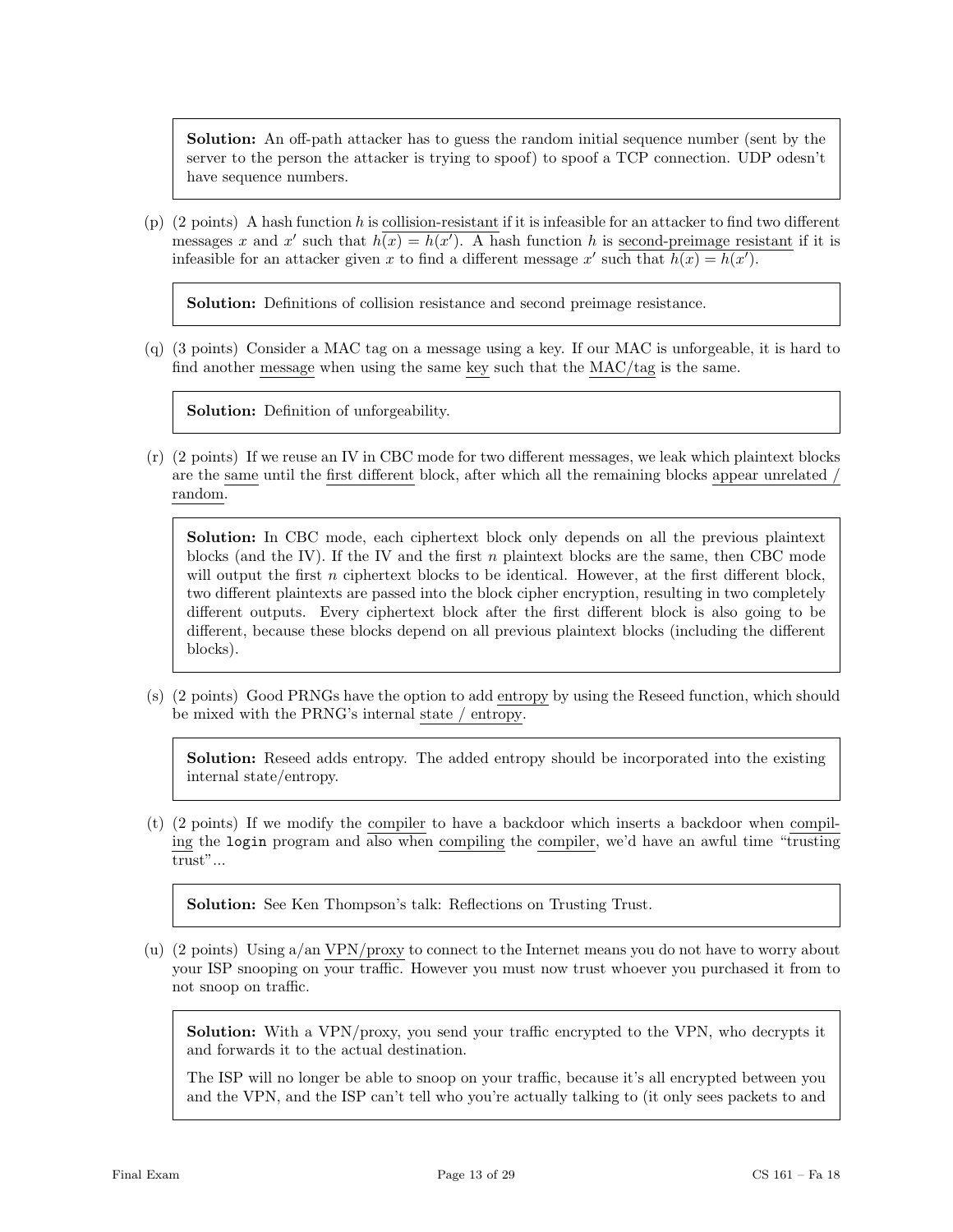from the VPN).

However, the VPN could potentially snoop on your traffic. For example, if you only use plain HTTP (no HTTPS/TLS) between you and the destination server, then the VPN can see your decrypted HTTP traffic before forwarding it to the destination server.

(v) (3 points) Using stack canaries will usually make our program exit before returning from a function where a buffer overflow overwrites the return address. However it doesn't help us with heap buffer overflows, since those are not on the stack. It also doesn't help with buffer overflows which only overwrite local variables / function pointers but don't overwrite the return address.

Solution: Stack canaries are designed to detect when an attacker overwrites the return address and crash the program when an attack is detected.

Stack canaries won't detect heap overflows because they don't overwrite any memory on the stack (only the heap). Stack canaries are located above the local variables, so they can't detect buffer overflows that only overwrite local variables but don't overwrite the canary.

(w) (2 points) A naive implementation of RSA decryption would probably leak bits of the secret key due to timing attacks / side channels. This is why one should never write your own crypto, until you can do a proper interpretive dance on the subject...

Solution: Side channels are vulnerabilities that arise from a poor implementation (even if the algorithm itself is secure).

- (x) (2 points) Mozilla Firefox adds a small time delay before the "OK" button is available on a download confirmation box. This is intended to prevent attacks where the user means to click on something else, but since a download confirmation box shows up at the same time, the user accidentally downloads malware onto their computer. This attack is most similar to the web attack clickjacking, which also relies on unintentional user actions.
- (y) (2 points) Antivirus companies often use signature-based detectors to catch viruses, but virus creators can evade these detectors by writing viruses that avoid having fixed signatures (i.e., writing polymorphic / metamorphic viruses).

Solution: Polymorphic/metamorphic viruses change their structure to avoid detection.

(z) (2 points) One way to protect against SQL injection is to filter anything containing potentially bad characters, like ",  $\langle$ , ', ..., and to allow anything which does not contain these bad characters. However, this approach, called blacklisting / default-allow / input sanitization, is very error-prone. A more careful approach is whitelisting / default-deny, begrudgingly accept prepared statements, which only allows certain inputs and blocks everything else.

Solution: Filtering inputs with disallowed characters (and allowing everything else) is the definition of blacklisting/default-allow.

Allowing only certain inputs (and blocking everything else) is the definition of whitelisting/defaultdeny.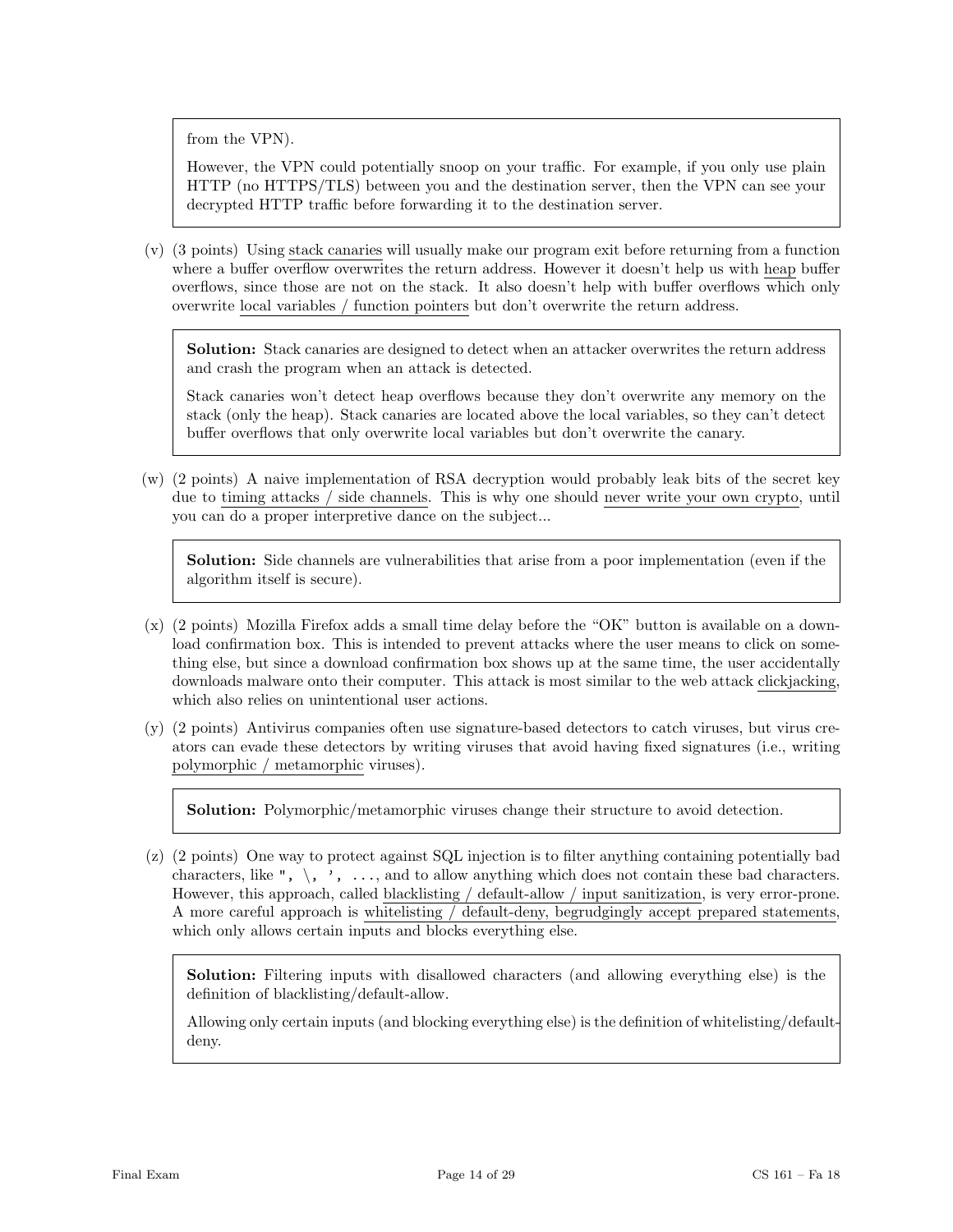### Problem 4 TLS Things (12 points)

You know the drill: consider the following modifications to TLS.

(a) Consider the following modification to Diffie-Hellman TLS. Rather than calculating the premaster secret as  $g^{ab}$  mod p, the client and server calculate it as  $(g^{ab})^{R_bR_s}$  mod p where  $R_b$  and  $R_s$  are the random nonces sent in ClientHello and ServerHello respectively. True or False: The resulting scheme preserves the confidentiality of TLS.

TRUE **FALSE** 

Explain (be concise):

**Solution:** MITM can set  $R_s = 0$ , guaranteeing that  $PS = 1$ .

In detail: Consider a MITM who attempts to impersonate the server. They set  $R_s = 0$ , and then replay an old signed value of  $g^b$  which they received from the server. They do not know b, but regardless  $(g^{ab})^{R_bR_s} = 1$ , so they can derive the correct keys and spoof the server.

More complicated attacks and less obvious attacks are possible, such as the MITM forcing the client and server to perform Diffie-Hellman in a constrained subgroup of order  $q | p - 1$ .

For example, one can consider after receiving  $R_b$  to choose an  $R_s \neq 0$  such that  $R_bR_s \equiv 0$  $(\text{mod } p-1)$ , which makes  $(g^{ab})^{R_bR_s} \equiv 1 \pmod{p}$  by Euler's Theorem. This doesn't quite work.  $R_b$  and  $R_s$  are only 256 bits and their product would need to be  $\geq p-1$ . But p is typically at least 2048 bits for Diffie-Hellman (over prime fields) to be secure. However we gave full credit for this solution as well.

(b) Consider the following modification to RSA TLS. Rather than sending  $\{PS\}_{K_{\text{server}}}$ , the client sends  $\{PS \oplus R_b\}_{K_{\text{server}}}$ . The value  $PS \oplus R_b$  is used as the premaster secret to compute symmetric keys. True or False: The resulting scheme preserves the confidentiality of TLS.



TRUE **O** FALSE

Explain (be concise):

Solution: This is fine–the PS value was random already, and so [invertible] "tweaks" to it don't have any effect either way.

(c) Consider the following modifications to Diffie-Hellman TLS. As usual, the client sends its value of  $R_b$ and the server answers with  $R_s$ . Later in the handshake, the server now replies with  $g, p, g^b \mod p$ and with a signature on  $g, p, g^b \mod p$ ,  $R_s$  and  $R_b$  concatenated together. The client verifies the signature and checks that it matches earlier messages. The client and server no longer use  $R_s$  or  $R_b$  to compute keys, just  $g^{ab}$  mod p. TRUE or FALSE: The resulting scheme preserves the security of Diffie-Hellman TLS against replay attacks.

TRUE **C** FALSE

Explain (be concise):

Solution: True. The signature is on both values and so the attacker cannot reuse old values.

The attacker can try to replay values from the server to the client to force the client to derive the same premaster secret  $(g^{ab} \mod p)$ . However, when the attacker sends the server's half of the key exchange  $(g, p, g^b \mod p$  with a signature on  $g, p, g^b \mod p$ ,  $R_s$  and  $R_b$ ), the client will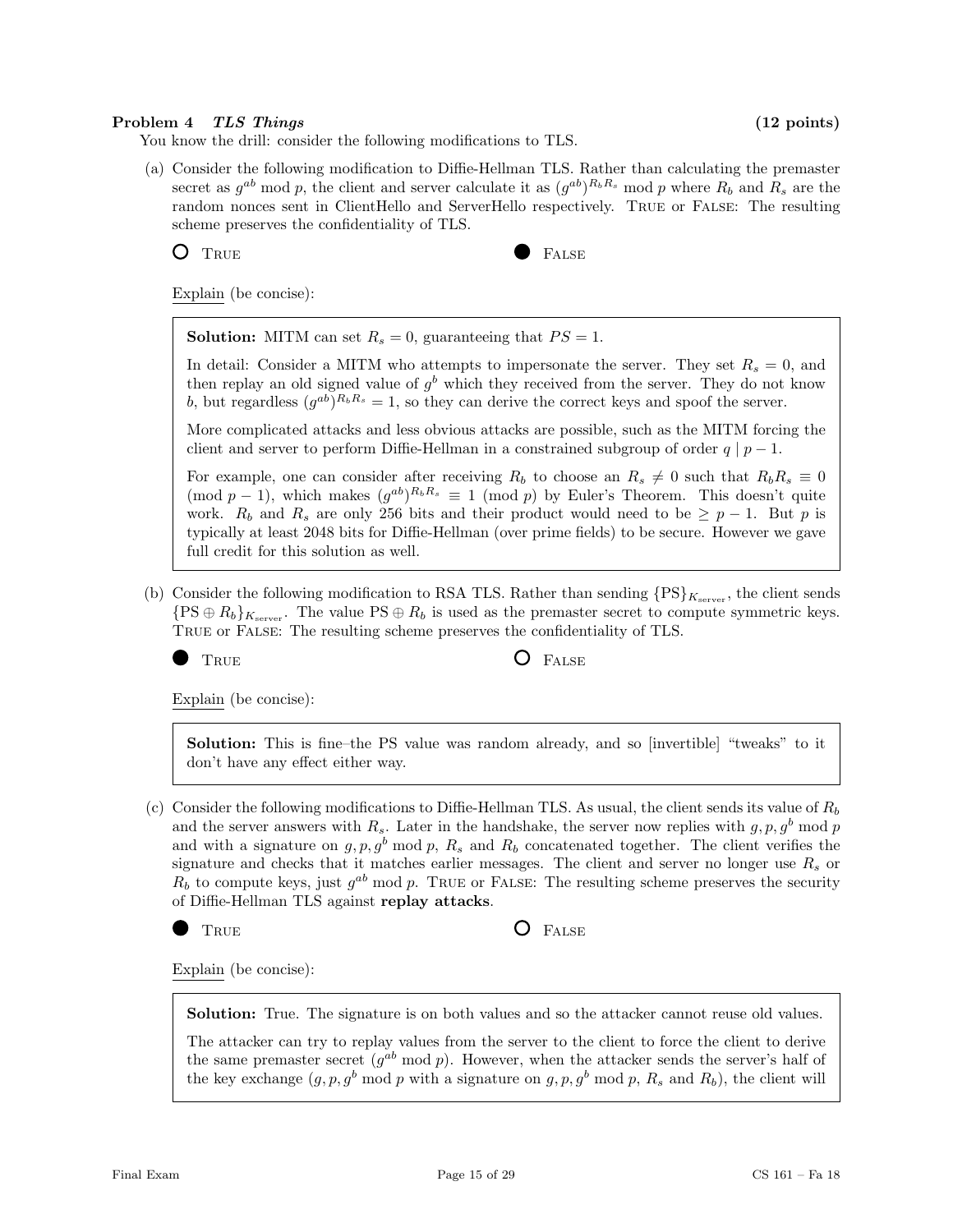detect that the attacker's replayed  $R_b$  does not match the  $R_b$  the client sent. The attacker cannot forge a signature for a different  $R_b$  because they don't know the server's private key.

The attacker can try to replay values from the client to the server to force the server to derive the same premaster secret, but the server will send a different  $g^b$  mod p, which will result in a different premaster secret.

(d) Consider the following modifications to Diffie-Hellman TLS. Both the client and the server stop generating their secret values  $a$  and  $b$  randomly. Instead, all parties will just increment a stored secret value by 1 for each new connection they make. True or False: The resulting scheme preserves the forward secrecy of the Diffie-Hellman Exchange.

O TRUE **FALSE** 

Explain (be concise):

Solution: False. If the attacker compromises the stored secret value, they can decrement that value and deduce old values of a and b.

In Diffie-Hellman TLS,  $g^a$  mod p and  $g^b$  mod p are sent in plaintext, so an attacker who compromises a or b can compute the shared secret  $g^{ab}$  mod p, derive the symmetric keys, and decrypt old recorded connections.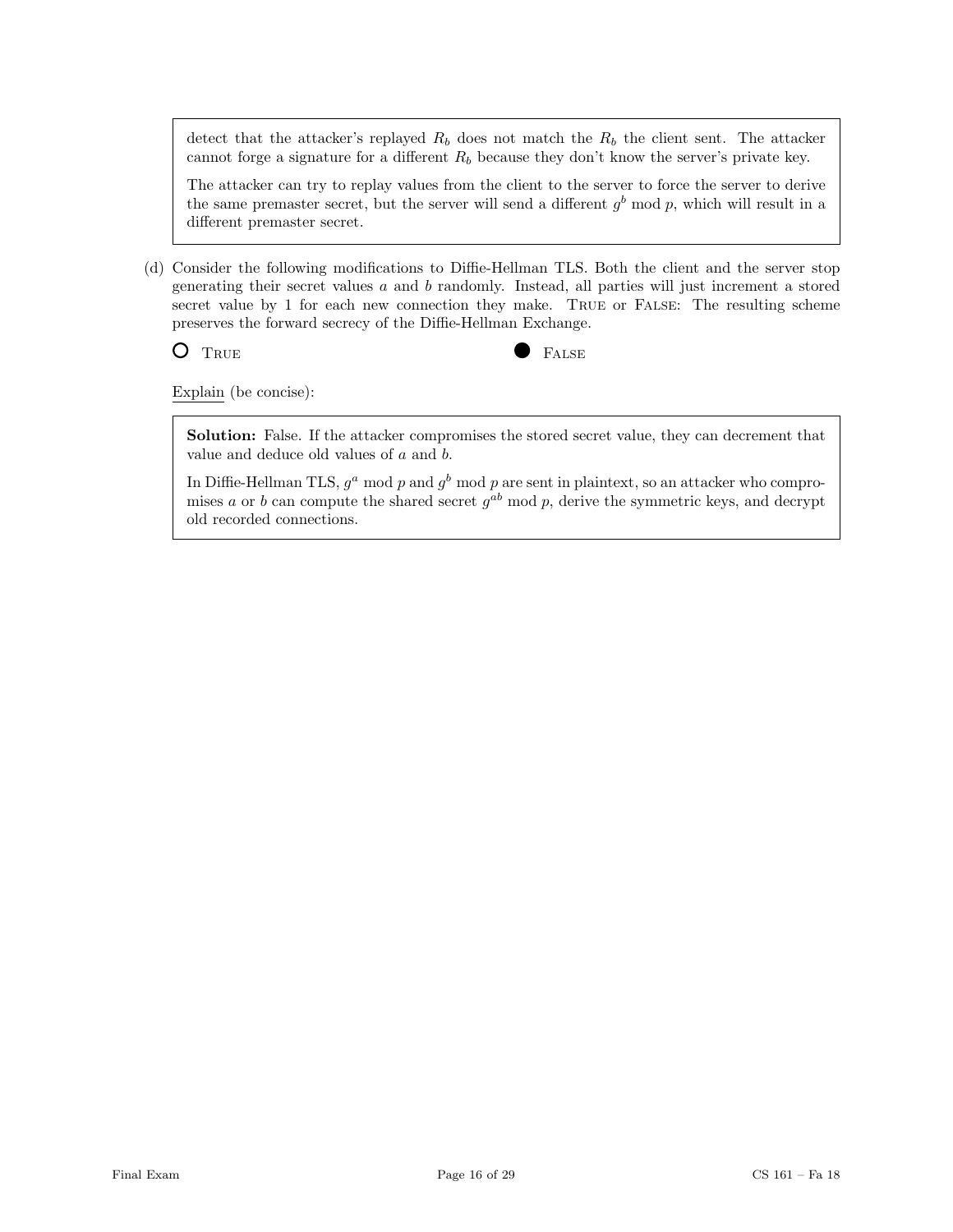#### Problem 5 Alice in Wormland (12 points)

In an alternate reality, Carol is our average citizen, Alice is leading a foreign country's national security team, and Bob is responsible for servers suspected to be aiding in illegal drug trafficking. The foreign country's national policy is "guilty until proven innocent", so they put Alice in charge of designing a worm to target Bob's servers in order to monitor and disrupt these activities.

(a) True or False: Even if Bob's servers do not connect to the internet, Alice can design a worm to infiltrate Bob's servers.

TRUE **O** FALSE

Explain (be concise):

Solution: Use USB, as in Stuxnet.

[Stuxnet](https://en.wikipedia.org/wiki/Stuxnet) is a worm that infects computers by plugging an infected USB flash drive into the computer.

(b) True or False: If Bob's servers are connected to the Internet and using a NIDS or a firewall to block port scanning by blocking individual IPs after that IP generates 5 failed TCP connections, Alice's worm can still use port scanning to find the extent of Bob's network.

TRUE **O** FALSE

Explain (be concise):

Solution: Looks like it's coming from everywhere.

(c) True or False: It is feasible for Alice's worm to avoid spreading to Carol's servers, which are identical to Bob's computers.



Explain (be concise):

Solution: The nature of a network worms is that it will propagate to all computers with the vulnerability being exploited. It is hard to know which servers are Bob's without infecting the server.

(d) True or False: It is feasible for Bob, Carol, Dave, and others to rely on human mediated defenses to block worms.



Explain (be concise):

Solution: Worms are too fast.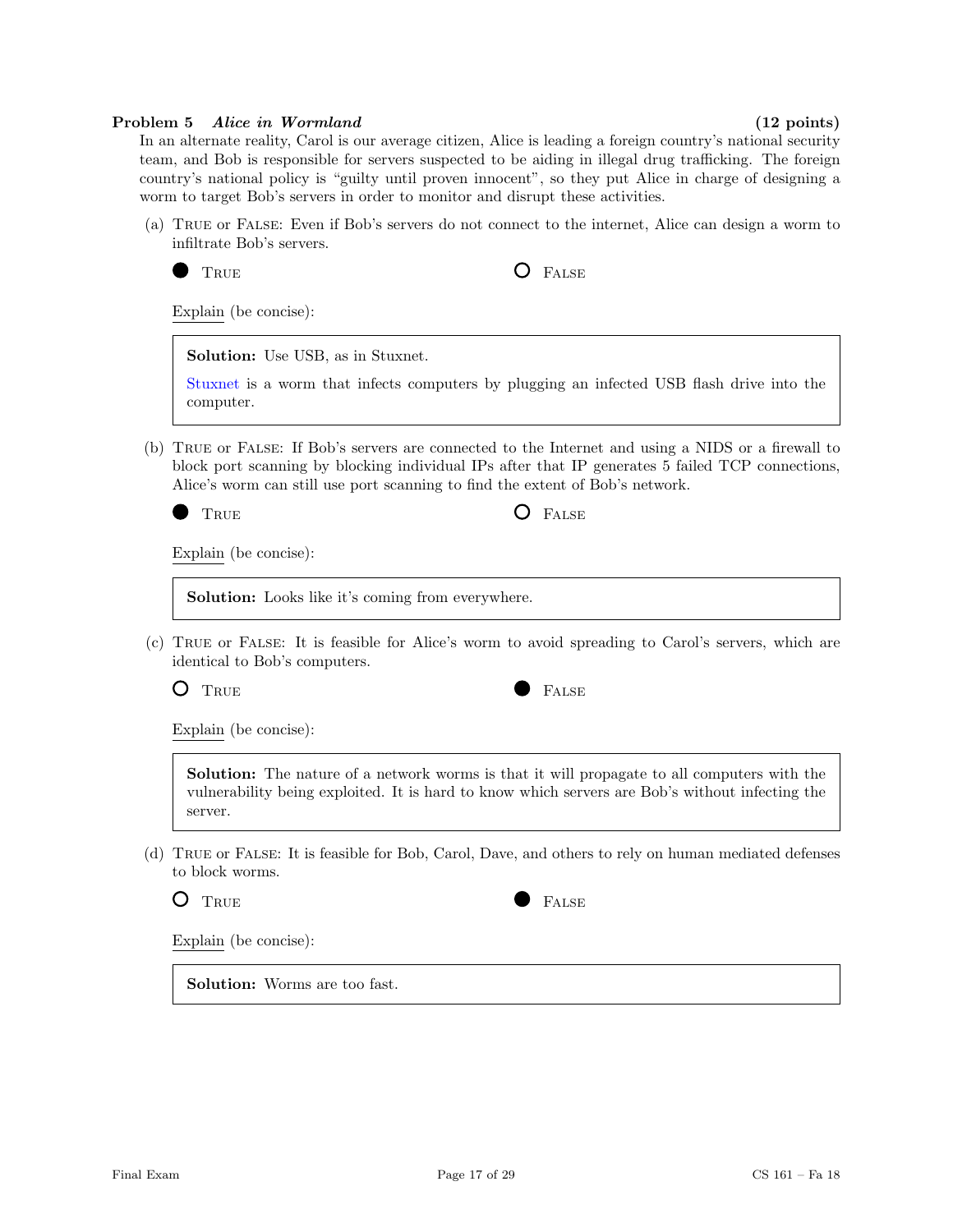#### Problem 6 Some Keys to iOS Security (12 points)



As mentioned, Apple's iOS is largely designed as a fortress. Every file is encrypted with a random file key. That key is stored in the file Metadata record after being encrypted by the class key, which specifies the file access class (e.g<sup>*i*</sup>belongs to user", "system data", etc). The entire Metadata record is then encrypted with the File System key. Each class key is encrypted with either the hardware key or the passcode key, depending on if the data should be accessible to the system at startup or only after the user has input their passcode. The file system key is encrypted with the hardware key and stored in a single location, and the hardware key is built into the CPU itself and can only be used to encrypt or decrypt data.<sup>[7](#page-17-0)</sup>

Additionally, the hardware key is a randomly generated key, and the passcode key is

PBKDF2(hardware-secret || passcode), tuned to take roughly 100ms, with the hardware secret also a randomly generated 256b value.

So, in short, we have  $K_h$  (the hardware key),  $K_p$  (the passcode key),  $K_{fs}$  (the filesystem key), a few  $K_{class}$  keys for different data classes, and per file keys  $K_{file}$ . All keys are randomly generated except for  $K_p$ . All keys are 256b AES keys.

(a) If the user changes their passcode, what key(s) need to be reencrypted?

**Solution:** Some of the  $K_{class}$  keys: See the diagram above, where the passcode key protects the class keys.

(b) If we need to nuke<sup>[8](#page-17-1)</sup> the entire device, rendering all contents unrecoverable, what are the minimum non-hardware secrets that we should erase to accomplish this?

**Solution:**  $K_{fs}$ . Without the file system key, there is no way to get into the file metadata, and as a result no way to get to the file contents.

(c) Assume an attacker can compromise the phone completely without the passcode, reading the raw (encrypted) storage and they can read the hardware secret and hardware key. True or False: Assuming PBKDF2 is correctly tuned as stated, the maximum number of passwords they can try per second is 10.



Solution: False. The attacker can try as many passwords per second as they can afford! For example, one single modern GPU is capable of computing hundreds of thousands of PBKDF2 operations per second.

<span id="page-17-1"></span><span id="page-17-0"></span><sup>7</sup> If this looks more than a little similar to Nick's solution to project 2, well, that isn't a coincidence. <sup>8</sup>Slang for completely erasing all content.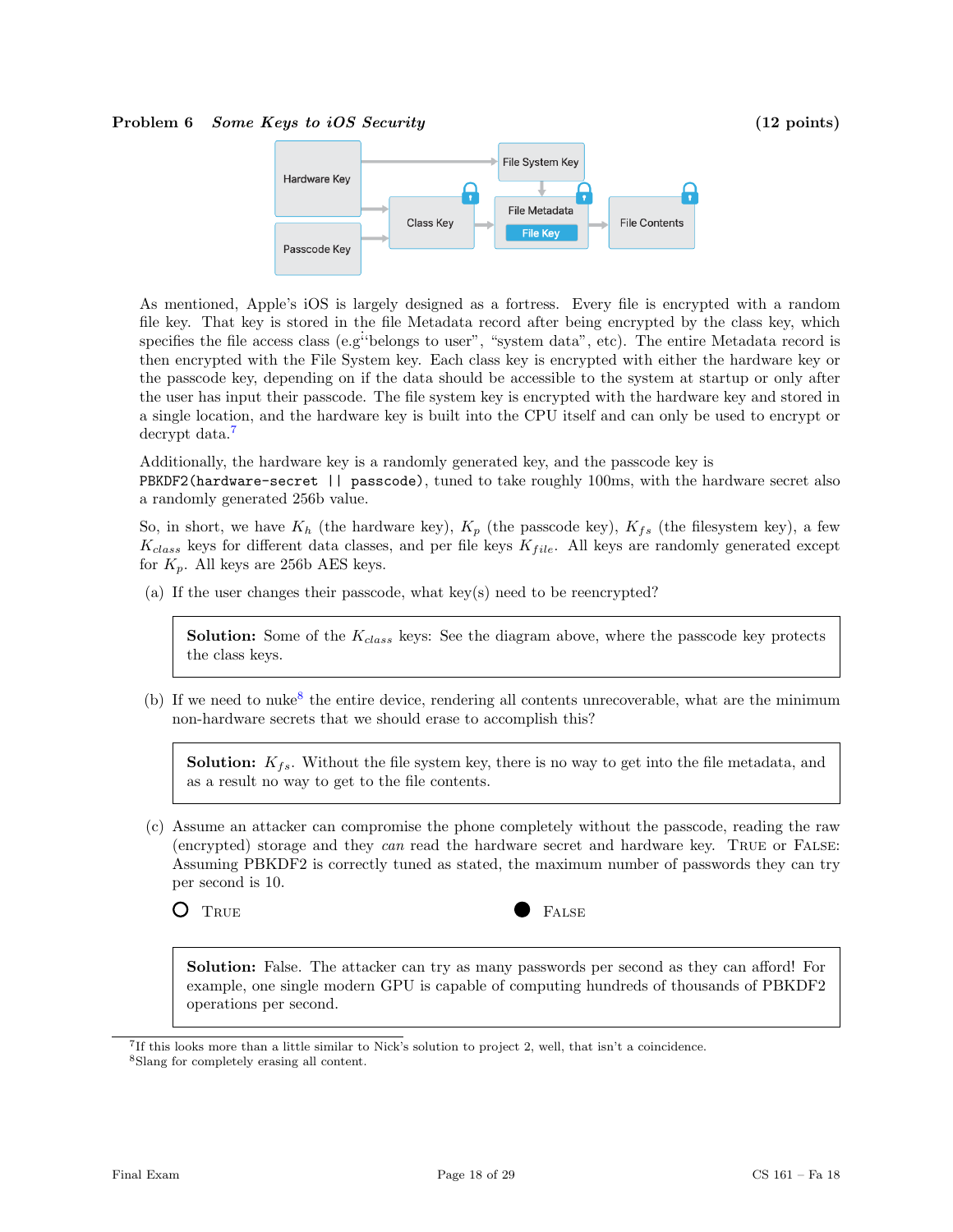(d) One tool ("GrayKey") enables law enforcement to exploit a phone through a USB connection[9](#page-18-0) and then implement an on-line brute force attack. If a user has a 6 digit random passcode, how many seconds is it expected (on average) to take to break the user's passcode?

**Solution:** The user has a 6-digit random passcode, so there are  $10^6 = 1,000,000$  possible passcodes to try.

On average, we expect to succeed around halfway, i.e. after trying 500,000 passcodes.

It takes 100ms = 0.1s to run PBKDF2 to generate a key from a passcode guess (assuming no parallelism).

500,000 passcodes  $\times$  0.1s per passcode = 50,000 seconds.

<span id="page-18-0"></span> $^{9}$  This is why the current iOS now locks the USB after 30 minutes of inactivity.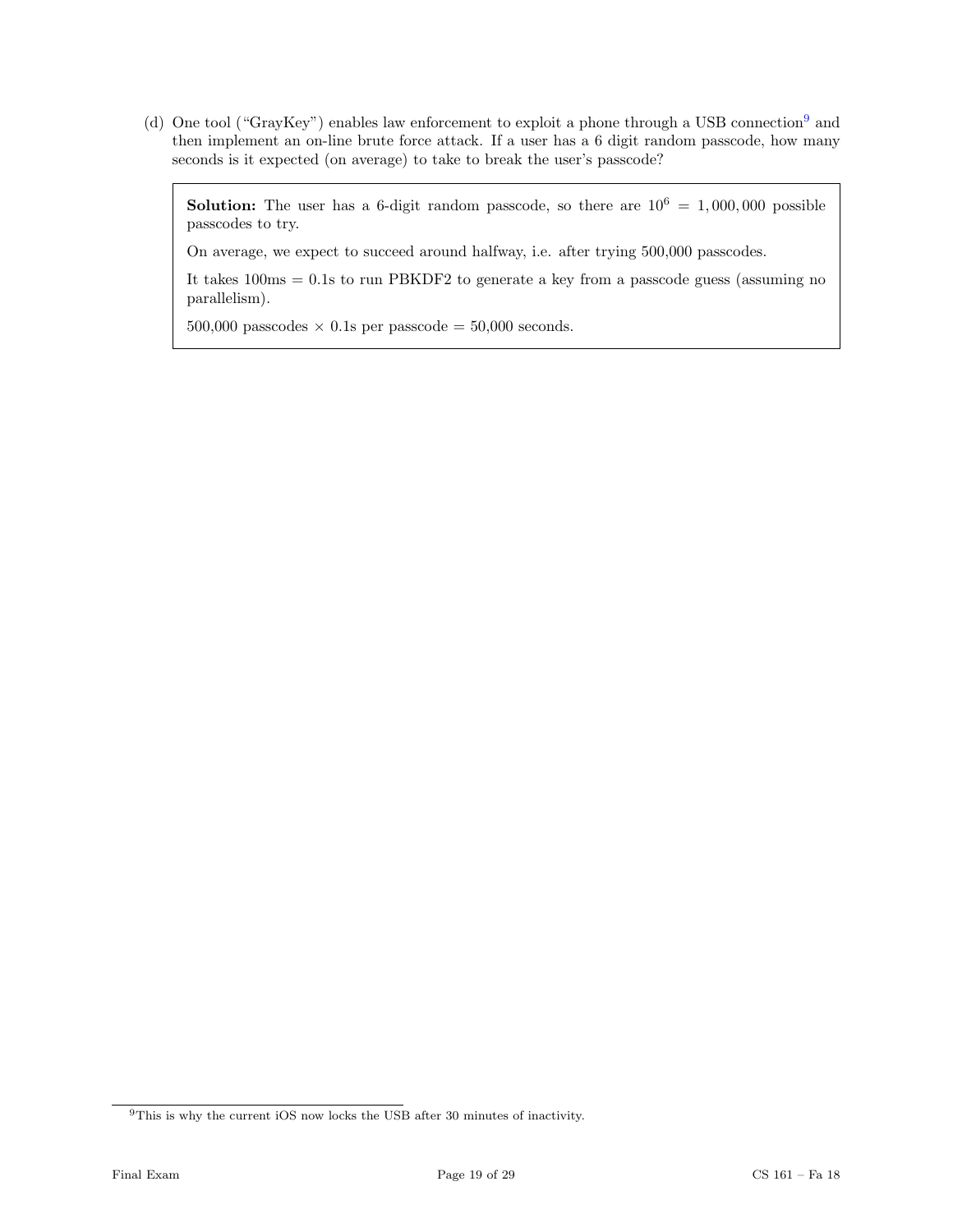### Problem 7 Attacks and Defenses (16 points)

Lord Dirks has prepared a malicious program which pretends to just greet the user, but secretly runs an evil script "./evil.sh" by calling the C library function system:

```
1 \#include \ltstdio.h>
 2 \#include \leq \leq \leq \leq \leq \leq \leq \leq \leq \leq \leq \leq \leq \leq \leq \leq \leq \leq \leq \leq \leq \leq \leq \leq \leq \leq \leq \leq \leq \leq \leq \leq \leq \leq \leq \leq3 void exploit () {
 4 char name [8];
 5 \mid gets (name);
 6 printf ("Hello, %s!\n", name);
 7 system ("./\text{ evil.sh"});
 8 }
 9 int main () {
10 exploit ();
11}
```
Dump of assembler code for function exploit:

| 1                | $0x00400620 < +0$       | push  | $\%$ ebp                                    |
|------------------|-------------------------|-------|---------------------------------------------|
| $\boldsymbol{2}$ | $0x00400621 < +1$ :     | mov   | $\%$ esp, $\%$ ebp                          |
| 3                | $0x00400623 \leq +3$ :  | sub   | $0x18, %$ esp                               |
| 4                | $0x00400626 < +6$ :     | sub   | $0 \times \mathcal{C}$ esp                  |
| 5                | $0x00400629 < +9$ :     | lea   | $-0x10$ (%ebp),%eax                         |
| $\,6$            | $0x0040062c < +12$ :    | push  | $\%$ eax                                    |
| 7                | $0x0040062d < +13$ :    | call  | $0xb7e63fb0 < 10-gets$                      |
| $8\,$            | $0x00400632 \leq +18$ . | add   | $0x10, %$ esp                               |
| $9\,$            | $0x00400635 \leq +21$ : | sub   | $0x8, %$ esp                                |
| 10               | $0x00400638 < +24$ :    | lea   | $-0x10$ (%ebp),%eax                         |
| 11               | $0x0040063b \leq +27$ : | push  | $\%$ eax                                    |
| 12               | $0x0040063c < +28$ .    | push  | \$0x400700                                  |
| 13               | $0x00400641 < +33$ .    | call  | $0 \times b7e4e940 \leq \text{print}f$      |
| 14               | $0x00400646 < +38$ .    | add   | $0x10, %$ esp                               |
| 15               | $0x00400649 \leq +41$ : | sub   | $0 \times \mathcal{C}$ esp                  |
| 16               | $0x0040064c < +44$ .    | push  | \$0x40070c                                  |
| 17               | $0x00400651 < +49$ .    | call  | $0 \times b7e3fb40 \leq \text{libc-system}$ |
| 18               | $0x00400656 \leq +54>$  | add   | $0x10, %$ esp                               |
| 19               | $0x00400659 \leq +57$ : | nop   |                                             |
| 20               | $0x0040065a < +58$ .    | leave |                                             |
| 21               | $0x0040065b < +59$ :    | ret   |                                             |
|                  |                         |       |                                             |

Lord Dirks is confident that Neo will never be able to pwn this program because he has enabled what he believes to be the ultimate defensive technique: data execution prevention/executable space protection/NX bit.

As a result, Neo's first attempt at pwning the program actually failed. Neo quickly identified the position of the saved return address, but his attack was subverted by the NX bit protection.

However, Neo used his impressive hacker skills to find a magical string in the program itself and construct an exploit that actually works. His exploit uses the following python string:

 $"\x90" * k + "\x40\xfb\ze3\xb7" + "\x90" * 4 + "\x13\xo7\xa0" + "\n",$ 

for a suitable value of k.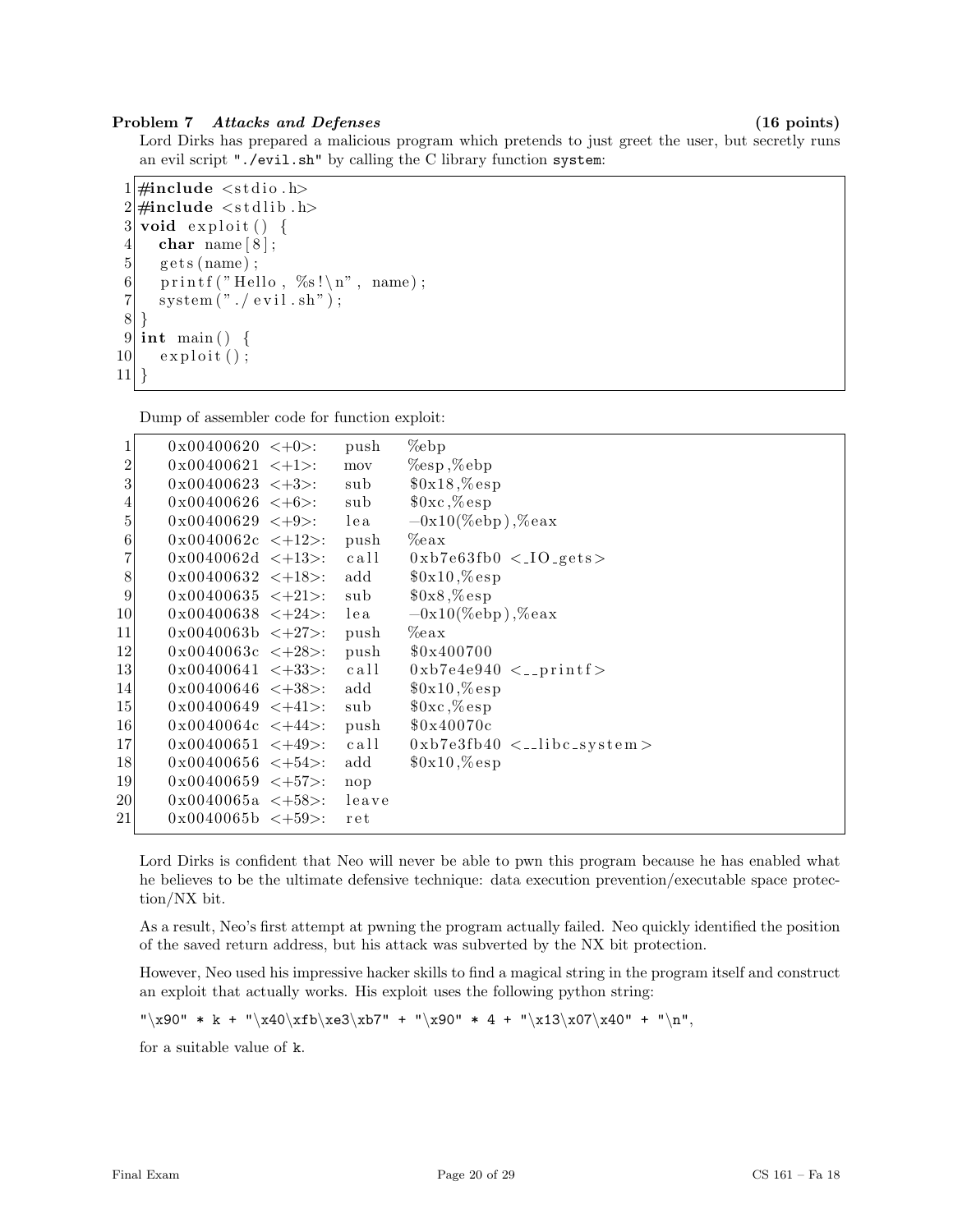(a) What should be the value of k for the exploit to work?

k =

Solution: Answer: k = 20.

This question requires being able to read x86 assembler code (not in scope as of spring 2021).

First, note that the input happens at line 5, which uses the insecure gets function to write as much input as the attacker provides into the name buffer (potentially overflowing the buffer).

Next, draw a stack diagram:

[4] rip of exploit [4] sfp of exploit [?] compiler padding/saved registers [8] name

The attacker input starts at name and writes consecutively upwards. The question does not say to assume there is no compiler padding or saved registers, so we leave it as an unknown for now.

Next, note that the provided exploit contains a single byte  $x90$ , repeated k times, followed by \x40\xfb\xe3\xb7 (looks like an address, as we'll confirm later). This should remind you of the classic buffer overflow exploit–we write k bytes of garbage to reach the rip, and then we overwrite the rip with the address of some code we want to execute. (See the next part for further discussion on what this address is.)

At this point, the problem has reduced to figuring out how many garbage padding bytes we need at the start of our write in order to overwrite everything up to the rip. Normally we can refer to our stack diagram and be done (8 bytes to overwrite name, plus 4 bytes to overwrite the sfp), but because the question doesn't include an assumption about compiler padding or saved registers, we have to check the assembler dump to see if the compiler has added any padding or saved registers.

The relevant assembly instructions start at line 1 of the assembler dump, which is the start of the function prologue of the exploit function.

- Line 1: push the stap on the stack. Standard function prologue instruction.
- Line 2: move ebp to the top of the new stack frame. Sstandard function prologue instruction.
- Lines 3-4: move esp down to the bottom of the new stack frame.
- Line 5: the lea command stores the current value in ebp, minus 0x10, into the eax register. The current value in ebp is the address of the sfp, so eax now contains the address of the sfp, minus 0x10.
- $\bullet\,$  Line 6 pushes the value in eax on the stack.
- Line 7 calls the gets function.

Recall that arguments are pushed on the stack before calling a function. Line 6 is pushing an argument on the stack before line 7 calls the gets function. Thus we can deduce that line 6 is pushing the address of name on the stack as an argument for the call to gets.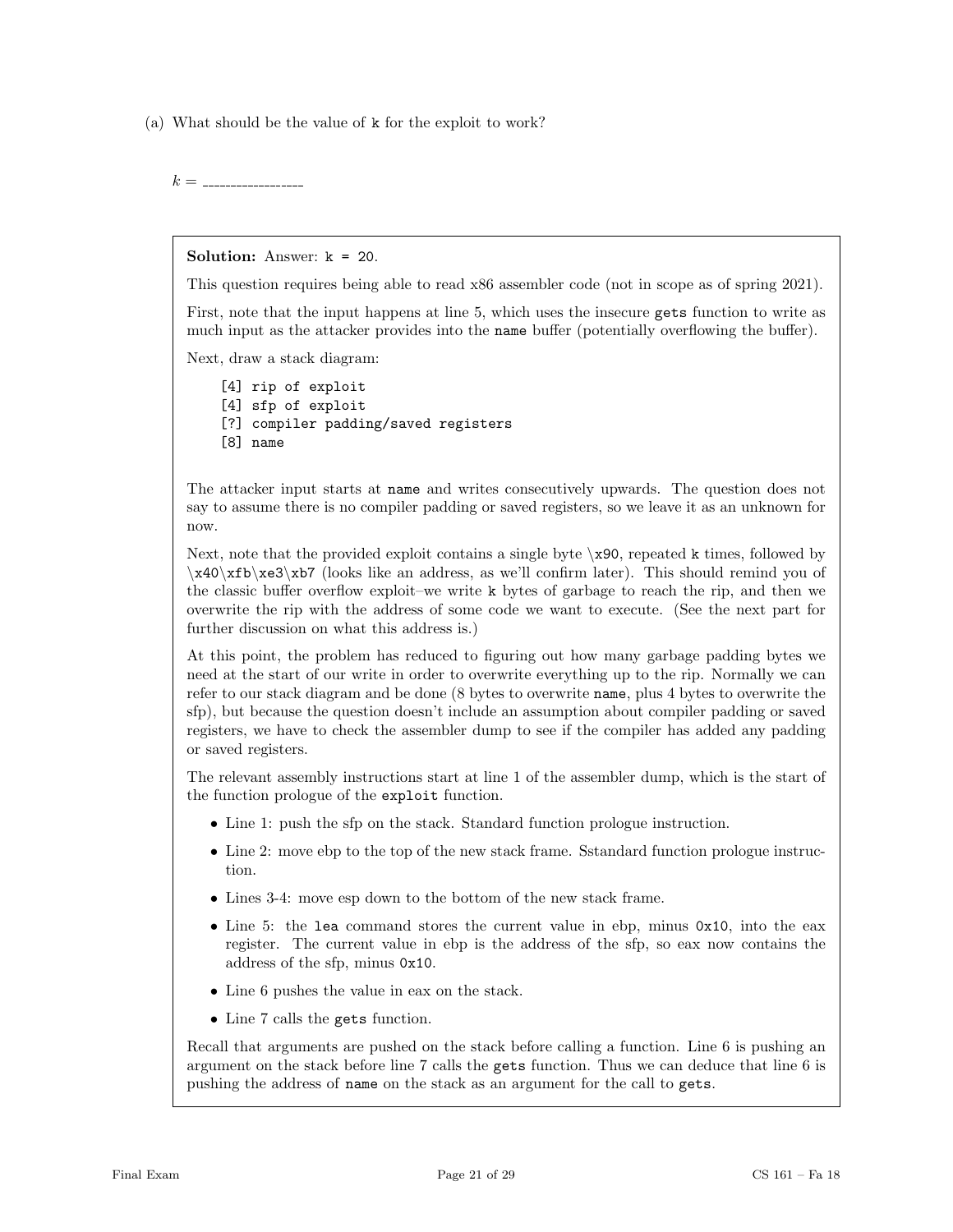Line 6 pushes the value of eax on the stack. At this point, eax contains the address of the sfp, minus 0x10. Thus we can conclude that the address of name is the address of the sfp, minus 0x10. In other words, name is located  $0x10 = 16$  bytes below the sfp.

We can now revisit our stack diagram and fill in the blank. If there are 16 bytes between name and the sfp, and **name** itself is 8 bytes, then we must have  $16 - 8 = 8$  bytes of compiler padding.

[4] rip of exploit [4] sfp of exploit [8] compiler padding/saved registers [8] name

Now that we have our stack diagram filled in, we can finally calculate that we need  $8 + 8 + 4$  $= 20$  bytes of garbage to overwrite everything between name and the rip. Thus  $k = 20$ .

Here's the original solution text for completeness:

We need  $k = 20$ . Before executing instruction  $0x00400620$ , sesp points to the saved return address. This instruction decrements \$esp by 4. Then, the next instruction saves this value in \$ebp. Finally, we see on instruction 0x00400629 that the address of name is 16 bytes below this \$ebp value. Therefore, it is 20 bytes below the saved return address. For the exploit to work, we want the saved return address to be replaced by  $0xb7e3fb40$  ( $\Box$ libc\_system).

(b) What command gets executed as a result of the exploit?

Command (1 line of code):

Solution:  $s$ ystem("sh"); – also accept sh

From the previous part, we know that we've overwritten the rip with  $x40\xfb\xe3\xb7$ . This is the address 0xb7e3fb40 in little-endian.

If you look carefully, this address appears at line 17 in the assembler dump. The assembler dump labels this address as  $\leq$ -libc system>. This is because the assembler dump is labeling the addresses of functions. In other words, 0xb7e3fb40 is the address of the machine instructions for the system function. (Using the same logic, you could also conclude that 0xb7e63fb0 is the address of the machine instructions for the gets function, and 0xb7e4e940 is the address of the machine instructions for the printf function, but these are not relevant to this question.) Thus we can conclude that this exploit will result in a call to the system function.

The last part of the exploit is "\x90"  $*$  4 + "\x13\x07\x40" + "\n". This is written above the rip (recall that the rip has been overwritten to contain the address of the system function).

Recall that arguments are located at the top of the current stack frame. This means the bytes we write directly above the rip will be interpreted as arguments to the system function. (The specifics aren't too important to solve this question. Look into return into libc attacks for more details on how this works.)

\x90" \* 4 is four garbage bytes to make sure that the stack lines up when system is called. (Again, the specifics aren't too important to solve this question.)

 $\x13\x07\x40\x00$  is the address 0x00400713 in little-endian. Note that gets adds a null byte at the end of the user's input, which is where the  $\chi$ 00 comes from.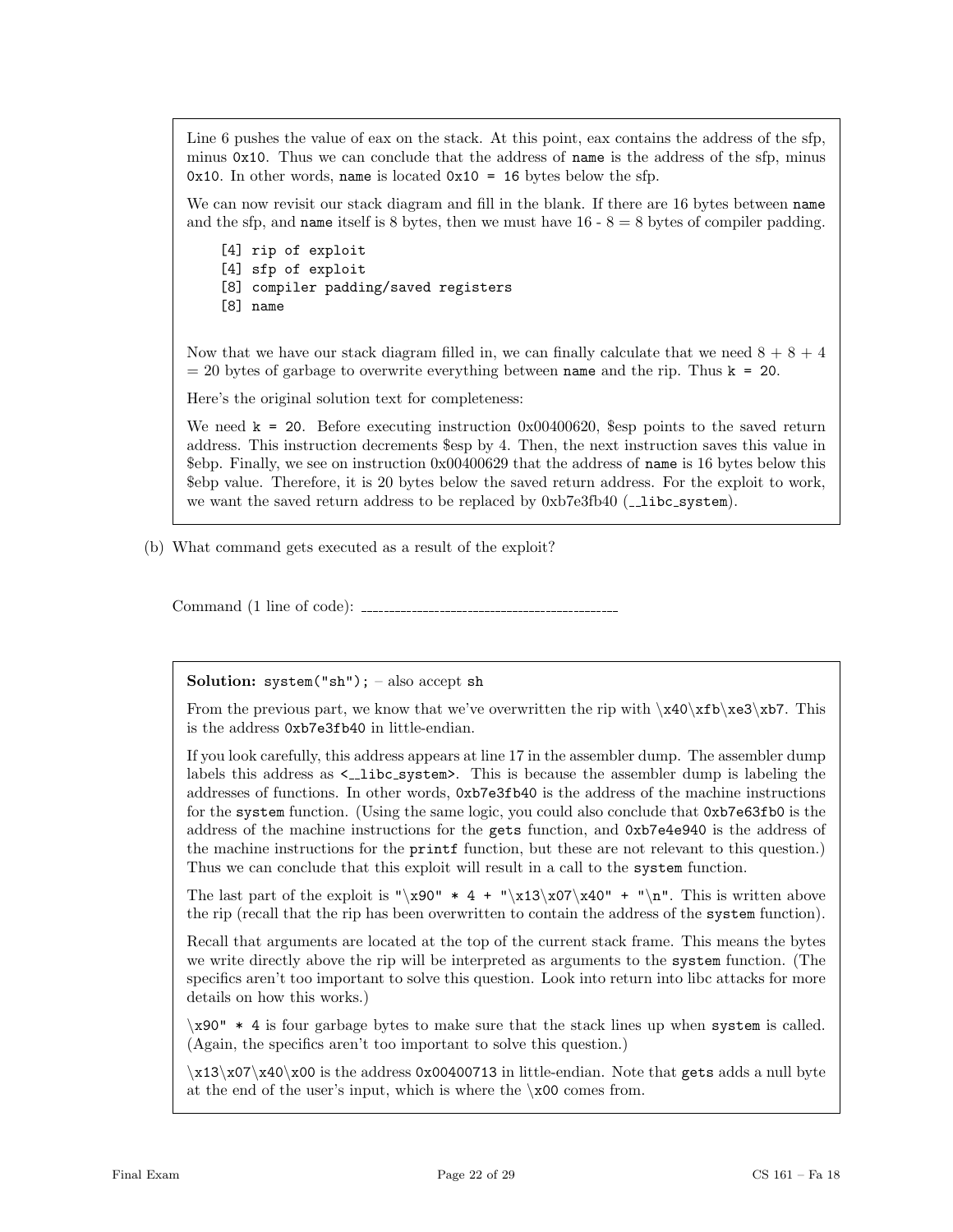If you look carefully, this address doesn't appear in the assembler dump, but a nearby address  $0x0040070c = 0x40070c$  does appear at line 16. This address is being pushed on the stack just before a call to system. Using the same logic as the previous part (recalling that arguments are pushed on the stack before we call a function, and that line 17 is a call to system), we can deduce that line 16 is pushing the address of the string ./evil.sh (the argument to system) onto the stack.

We know that 0x0040070c is the address of the string ./evil.sh. In other words, 0x0040070c contains the 1-byte character . (period), 0x0040070d contains the 1-byte character / (forward slash), 0x0040070e contains the 1-byte character e, and so on. 0x00400713 is 7 bytes after 0x0040070c, so it's pointing at the character s. Treated as a string, 0x00400713 points at the string sh.

Finally, we can conclude that the argument passed to the malicious call to system is the string sh. Thus the final command that gets executed from this exploit is system("sh").

Here's the original solution text for completeness:

The exploits redirects the control flow to address 0xb7e3fb40, which is the beginning of function libc system, a.k.a. system. It also sets up the string argument of function system to be 0x00400713 (remember that gets replaces the newline  $\lambda \nightharpoonup \nightharpoonup$  with a null byte  $\lambda \cdot \cdot \cdot$ ). The address 0x00400713 is 7 bytes after 0x0040070c, which is the address of string "./evil.sh". Hence, the string given as argument to system is "sh", which results in calling system("sh") and executing a shell.

(c) List two mitigations that would prevent Neo from pwning the program (without fixing the vulnerable C source code or writing the code in a type-safe language).

Mitigation 1 (5 words max):

Mitigation 2 (5 words max):

#### Solution:

Mitigation: stack canaries

Explanation: the stack canary would be overwritten by the buffer overflow, which would be detected by the program before the function returns.

Mitigation: ASLR/Selfrando

Explanation: With ASLR/Selfrando, Neo wouldn't know where in memory libc was loaded. So Neo would not know the address of function system.

(d) TRUE or FALSE: The exploit still works if the bytes  $\chi$ 80' in the attack string are replaced by other random values (different from  $'\n\rightharpoonup$ n').

TRUE **O** FALSE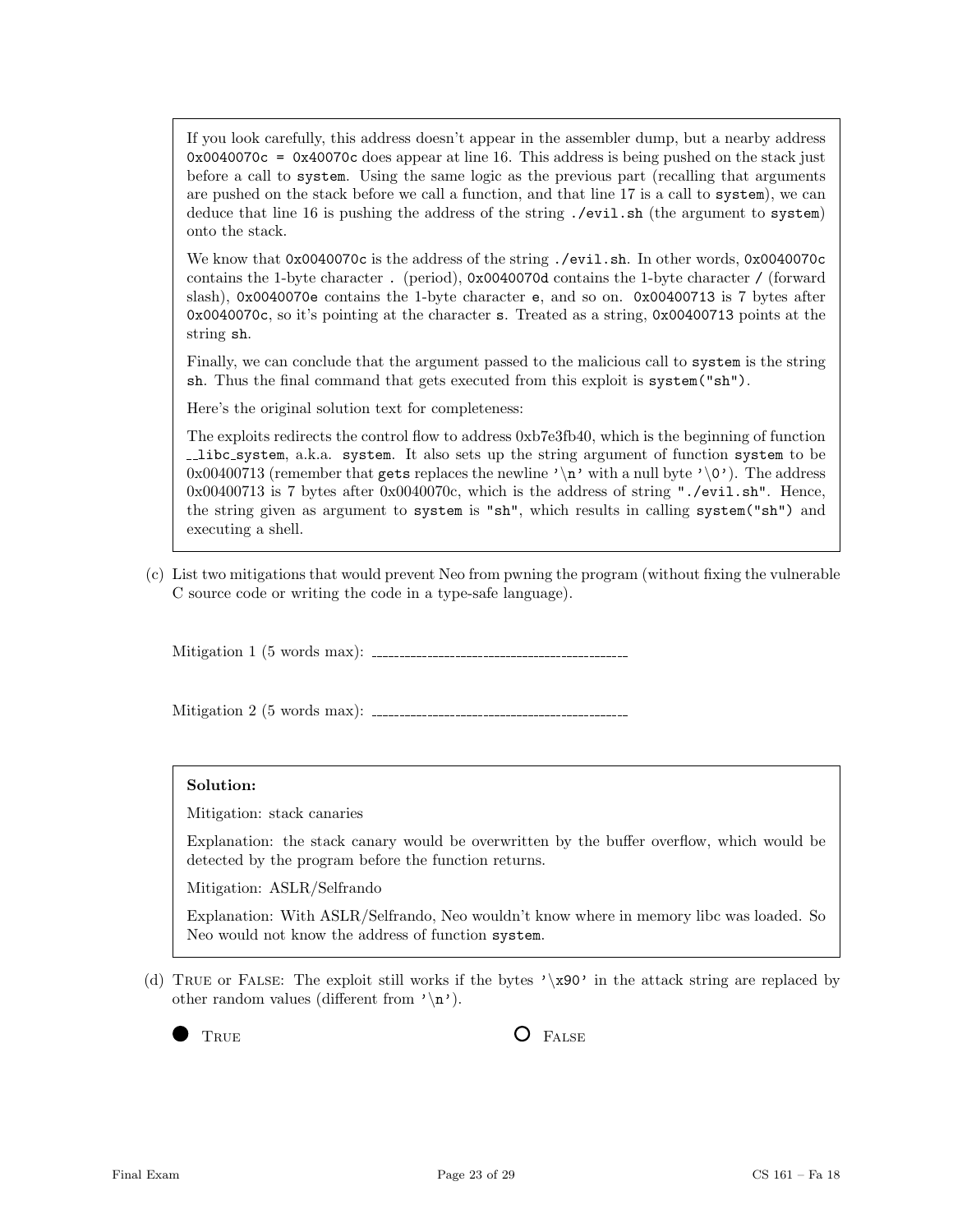Solution: True, these bytes have no special meaning.

Note that these bytes are not being used as a NOP sled, because they're not actually being executed as instructions. (With the NX bit defense enabled, we couldn't execute anything on the stack anyway.)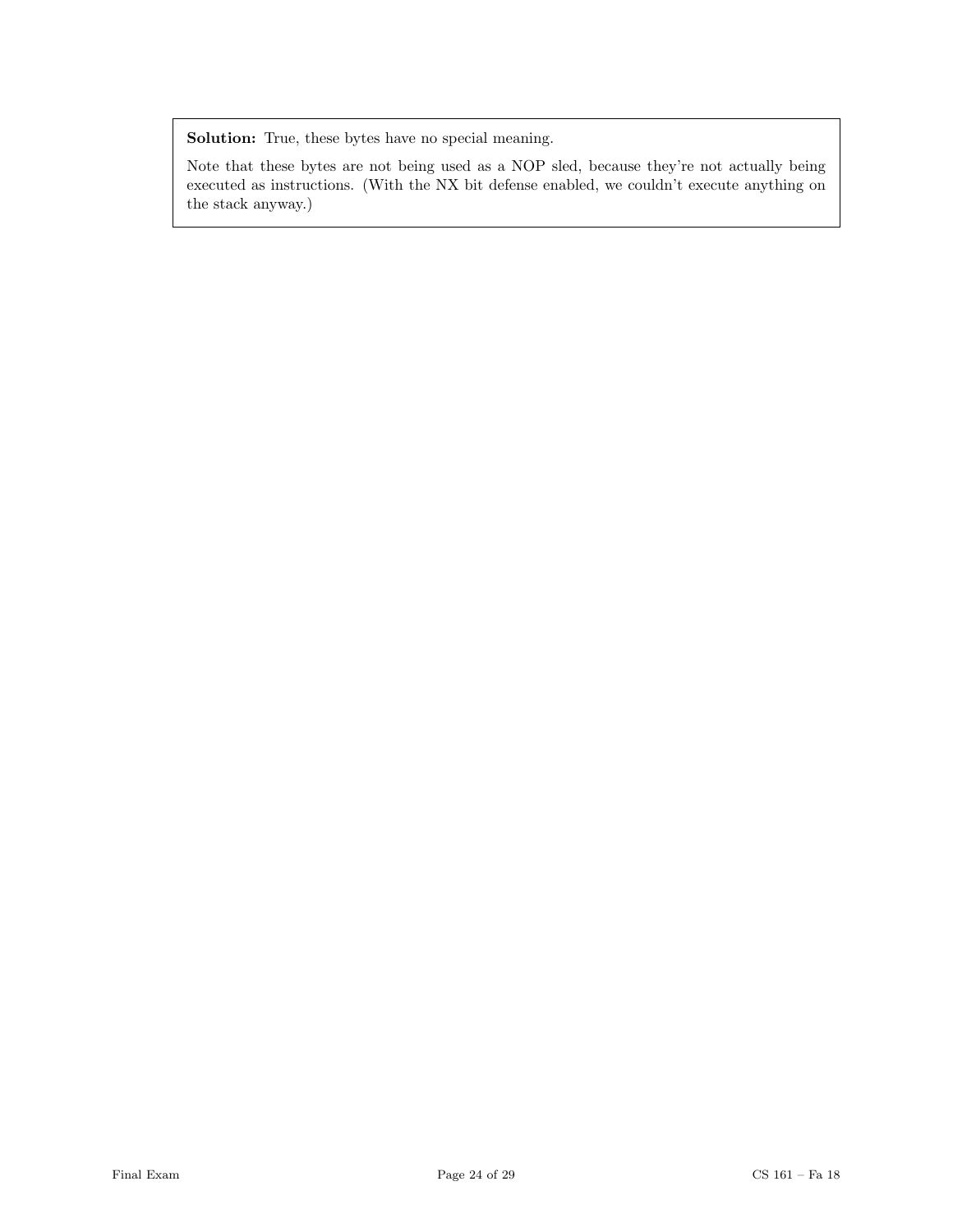#### Problem 8 Network Security (10 points)

Answer the following questions on network security.

(a) Security incidents are inevitable. What is something you can make sure are recorded before an incident occurs that will help you recover afterwards? (Short answer)

Solution: Logs.

(b) You start working as a security expert at GoodCorp, a company with a variety of hardware and software connected to the Internet via a single company network. What tool could you use to detect attacks in real-time on the network? (Short answer)

Solution: NIDS (network intrusion detection system). Logs are not appropriate because they can't detect attacks in real-time. HIDS is not appropriate because the network contains a variety of hardware and software, so it would be too costly to install a different HIDS for each device accessing the Internet. The question also mentions detecting attacks on the network (as opposed to on the end hosts), so NIDS is the best answer.

(c) Unfortunately, GoodCorp's budget is low and you are the only person on the security team despite a connection rate of 10M connections per day. However, you build a tool that generates alerts, which you then manually inspect to confirm an attack. The tool has a detection rate of 99% and a false positive rate of 1%. Will your tool help you prevent attacks in practice?

Yes No

Explain (be concise):

**Solution:** You need to manually look at  $100,000$  (1% of 10 million) false positives per day!

(d) You decide to take a vacation and find yourself inside the Great Firewall of China (a network monitoring system China uses to perform censorship). The Great Firewall attempts to close TCP connections to servers hosting restricted content using injected TCP Reset packets.

Can TLS prevent this censorship?

| ×<br>۰. | ۰,<br>v<br>I |
|---------|--------------|
|---------|--------------|

Yes No

Solution: No. TLS is built on top of TCP–in other words, encrypted TLS messages are sent over TCP. The Great Firewall (an on-path attacker) can inject a RST packet into the TLS connection to drop your TLS connection, even if they can't read or tamper with the contents of your TLS connection.

Another explanation: TLS is built on top of TCP, so the server and client must first initiate a 3-way TCP handshake before they can perform the TLS handshake. The Great Firewall could send a TCP RST packet during the TCP handshake (before the TLS handshake), so that the TLS connection cannot even begin.

(e) You visit your personal website via HTTPS and notice the CA has changed from the one you configured, but the page loads with no errors! How is this possible? (You are not using a CDN/mirror, and your computer/browser has not been compromised.)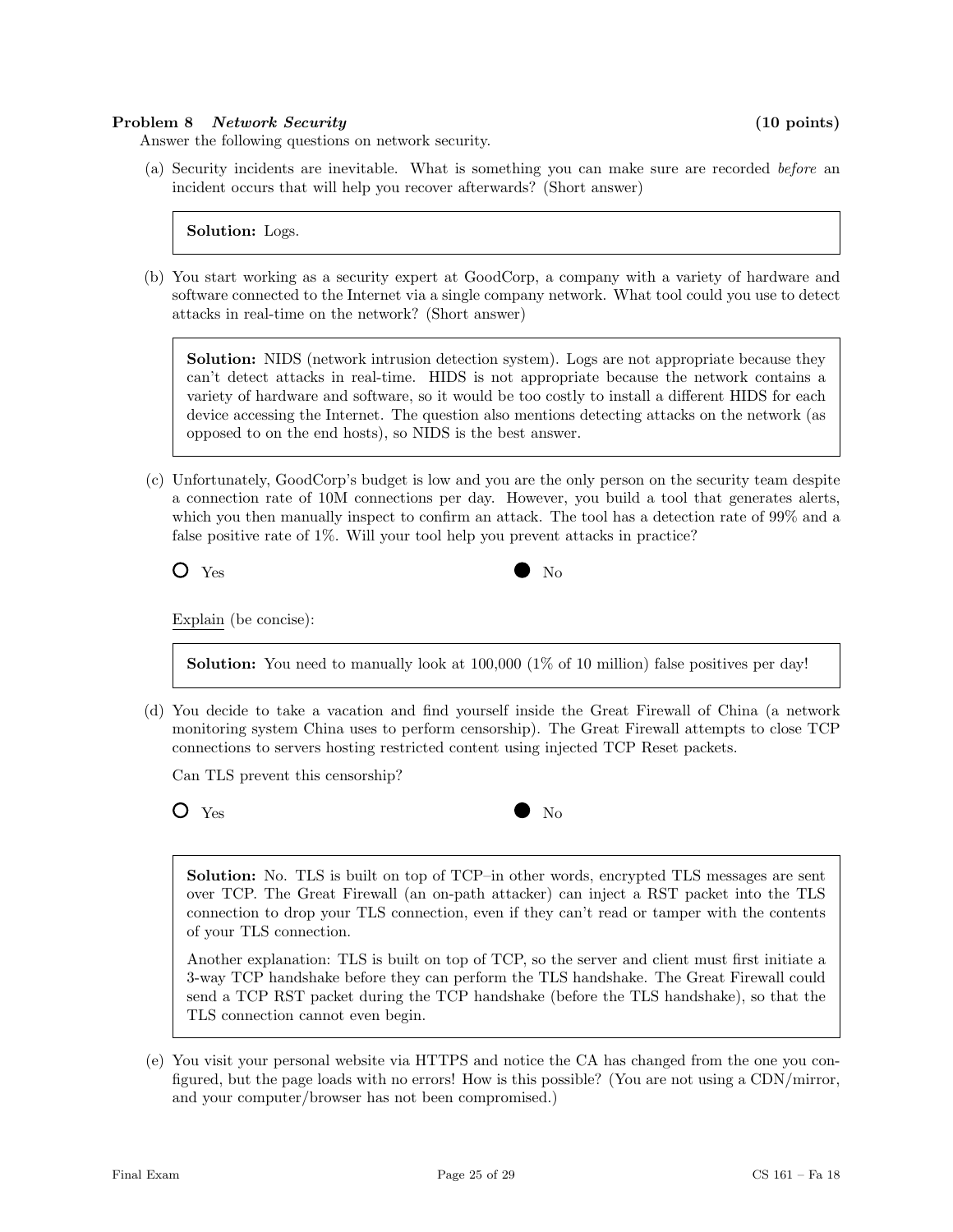Solution: The page loading with no errors implies that the new certificate authority is valid, and it has signed a certificate for your website. This implies that the attacker has the secret key for another valid CA. Alternatively, the attacker has compromised your personal webserver and requested a new certificate from a different, valid certificate authority (that the attacker has not compromised).

(f) How could you mitigate the attack in part (e)?

Solution: HTTP Public Key Pinning (HPKP), or more recently, certificate transparency. or DNS-based Authentication of Named Entities (DANE).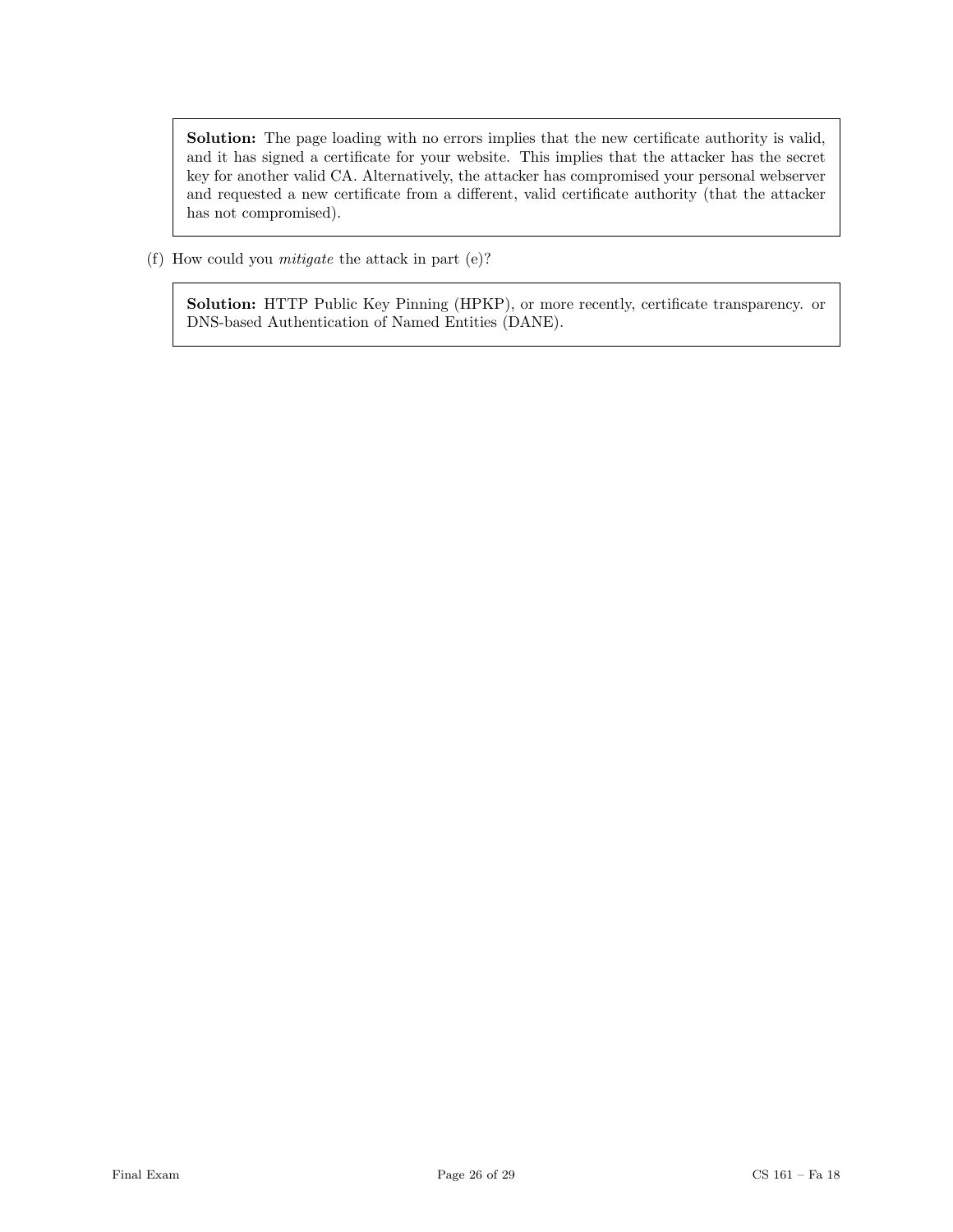#### Problem 9 Smoke Air Every Day (12 points)

Lord Carol<sup>[10](#page-26-0)</sup> is hitting refresh on the CAAQMD's<sup>[11](#page-26-1)</sup> website, http://www.CAAQMD.gov, hoping the AQI<sup>[12](#page-26-2)</sup> stays under 200. As it approaches 199, she decides to take action.

(a) Lord Carol uses her CS 161 skills and hits inspect element. She sees

```
1 <td class="rowData">
2 \langle \text{div class} = \text{cData} \text{''}>199 \langle \text{div} \rangle3 <div class="cAQI red"\ltdiv>
4 \langle t \, \mathbf{d} \rangle
```
True or False: Changing 199 to 175 in her browser injects 175 into CAAQMD's database.

O TRUE **FALSE** 

Explain (be concise):

Solution: Changing HTML in your local browser (e.g. using inspect element) only changes your browser's local copy of the HTML file. It doesn't change any state on the server (e.g. its database).

(b) Lord Carol decides to DDoS the CAAQMD servers. As a botmaster, which of the following are normally considered viable ways to implement a botnet?

 $\Box$  Financial engineering Pay-per-bot services A worm or virus Social engineering  $\Box$  Buy hundreds of smartphones to use as bots Exploiting Caltopia's web page visitors by adding malicious JavaScript to the web pages  $\Box$  None of the Above

Solution: Financial engineering is unrelated to security.

Pay-per-bot services are cheap and therefore a viable way to implement a botnet.

A worm or virus can infect and take over many computers very quickly, giving you a botnet. A worm or virus spreads quickly and far by design.

Social engineering can be used to trick many victims into giving you access to their computing power.

Buying hundreds of smartphones is too expensive to be viable. It's far more expensive and hard to manage than a pay per bot service.

Adding malicious JavaScript can let you execute arbitrary JavaScript in many victim's computers. Once the XSS attack is in place, the infection happens passively (the attacker doesn't need to be online doing anything, but users will still get infected).

(c) Which of the following would automatically stop the DDoS attack if implemented by CAAQMD?

<span id="page-26-0"></span><sup>10</sup>Although traditionally, "Lord" refers to men, recent usage has allowed this in a gender neutral context. For example, one of Queen Elizabeth's many titles is "Lord of Mann".

<span id="page-26-1"></span><sup>11</sup>Caltopia Area Air Quality Management District

<span id="page-26-2"></span><sup>12</sup>Air Quality Index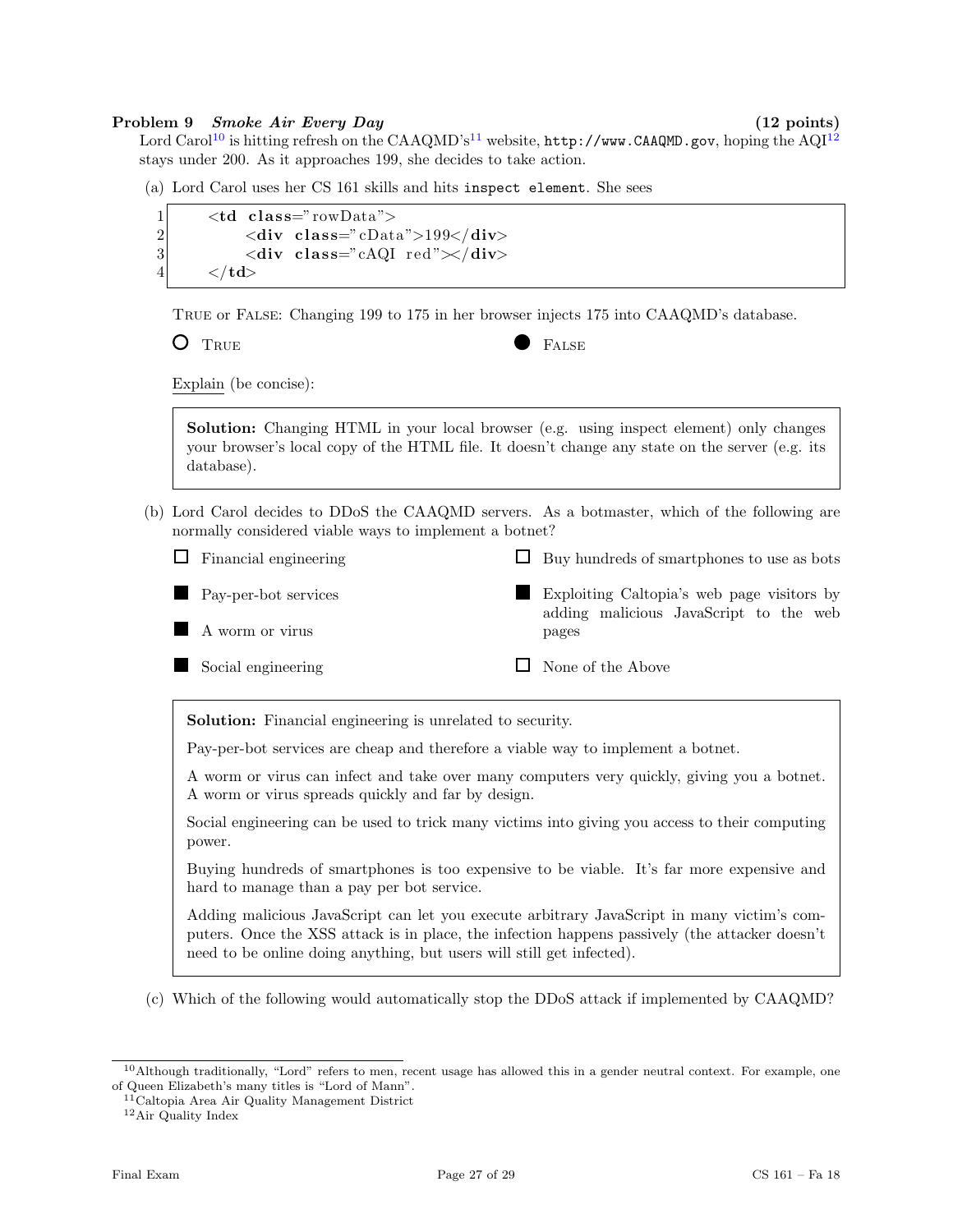| $\Box$ Firewall | $\Box$ NIDS                       |
|-----------------|-----------------------------------|
| $\Box$ KIDS     | $\Box$ Log-based Detection System |
| $\Box$ YIPS     | None of the Above                 |

Solution: These systems aim to prevent intrusion using various means, or try to spot when an intrusion has happened. They are not designed to prevent an overwhelming amount of traffic from flooding a network.

In other words, a DDoS attack can overwhelm the detection system, which only has limited computation resources to check every incoming request.

- (d) Oski decides to (legally) smoke tobacco and marijuana near the CAAQMD's AQI sensor.[13](#page-27-0) The AQI reading hits 9001 and Caltopia automatically shuts down. This is a false
	-

positive.  $\bullet$  negative.

Solution: The AQI reading classified the air as "unhealthy" (positive) and shut down Caltopia, when it really was just a byproduct of Oski's smoking (false).

<span id="page-27-0"></span><sup>13</sup>PSA: Oski is immortal and can afford to do this. Please don't smoke.